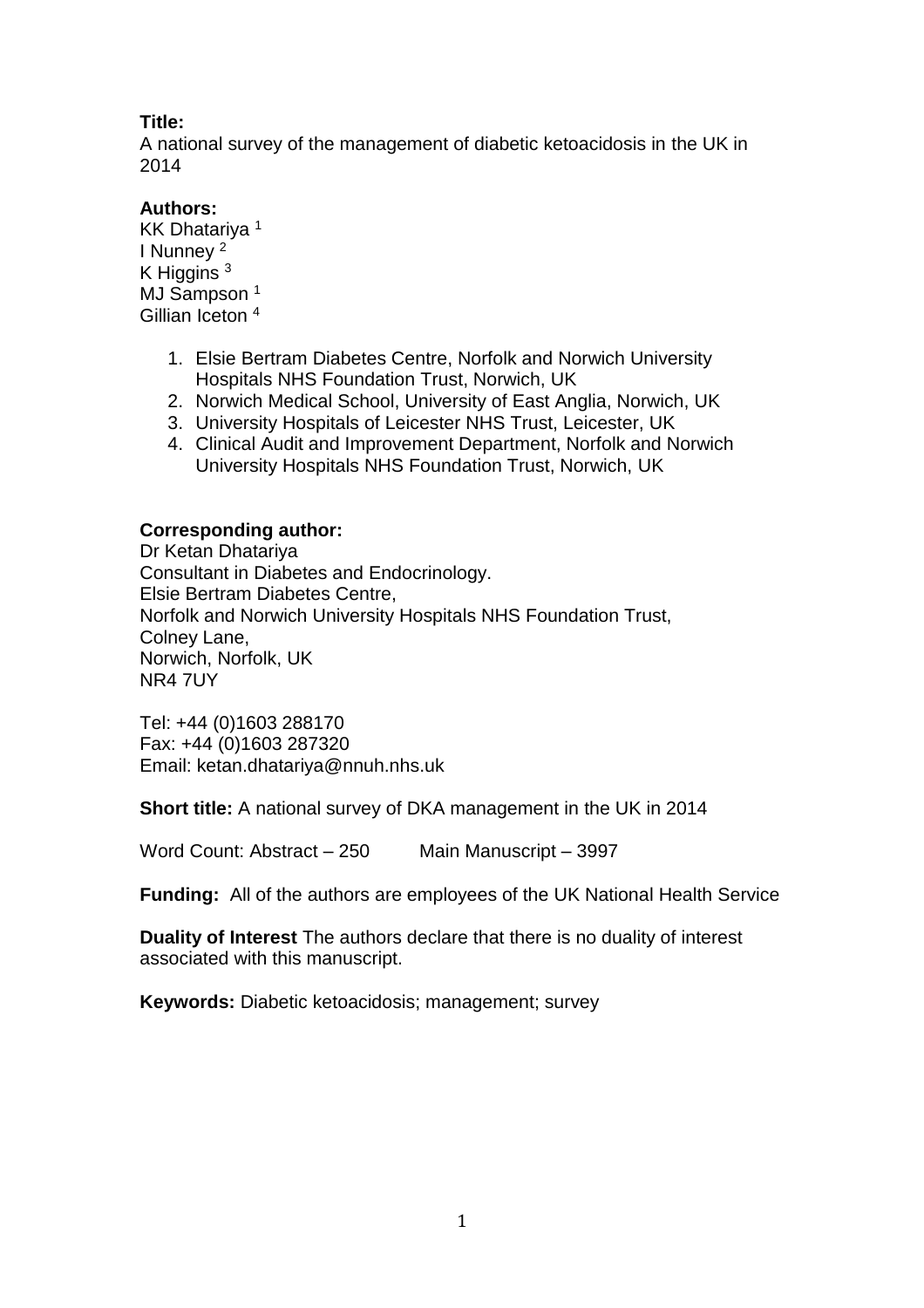## **Novelty Statement**

- a) In 2013 a revised version of national guidance on the management of DKA was published, however there are no data to show that these recommendations actually work
- b) This is the largest national survey on the management of DKA
- c) Most patients developed hypokalaemia and over 25% developed hypoglycaemia. There were also significant issues with care processes
- d) The management of DKA will need to change to prevent hypokalaemia but will necessitate a shift in where patients are cared for. However, as a result of moving to a High Dependency or Intensive Care environment, care processes may improve.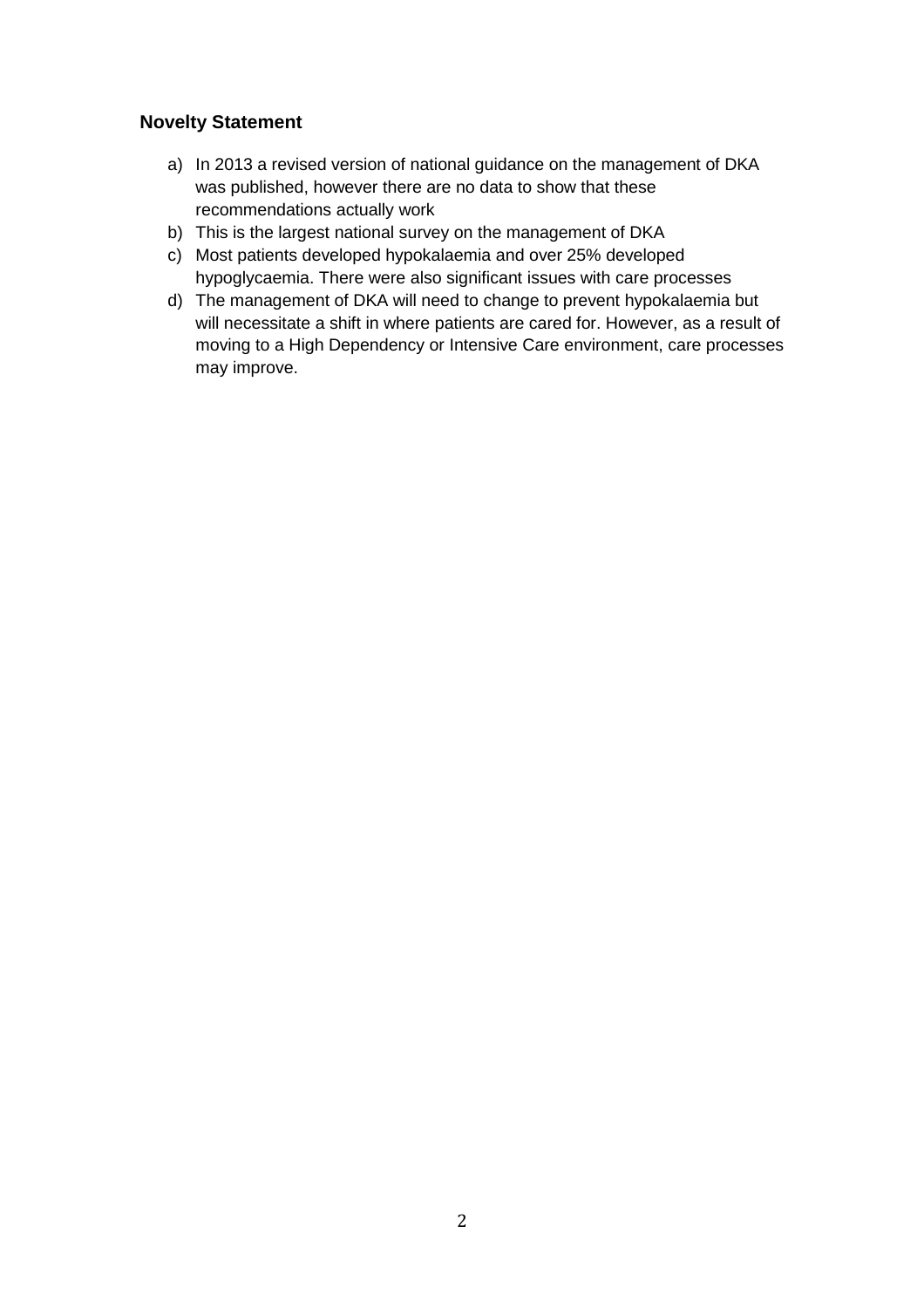#### **Abstract**

### **Aims**

Outcomes for the management of diabetic ketoacidosis (DKA) remain largely unstudied. In a national survey we examined outcomes of adult patients presenting with DKA in 2014, mapped against accepted UK national guidance.

#### **Methods**

Data were collected in a standardised form covering clinical, and biochemical, outcome, risk, and discharge planning. The form was sent to all UK diabetes specialist teams (n=220). Anonymised data were collected on 5 consecutive patients admitted with DKA between 1.5.14 and 30.11.14

### **Results**

283 forms were received (n=281 patients), from 72 hospitals, 71.4% used the national guidelines. 7.8% of cases occurred in existing inpatients. 6.1% of admissions were newly diagnosed diabetes. 33.7% of patients had had at least 1 episode of DKA in the preceding year. The median time to starting 0.9% sodium chloride and intravenous insulin was 41.5 minutes and 60 minutes respectively. Median time to resolution was 18.7 hours, and median length of hospital stay was 2.6 days. Significant adverse biochemical outcomes occurred; with 27.6% of patients developing hypoglycaemia and 55% reported hypokalaemia. There were also significant issues with care processes.

Initial nurse led observations were well carried out, but subsequent patient monitoring remained suboptimal. Most patients were not seen by a member of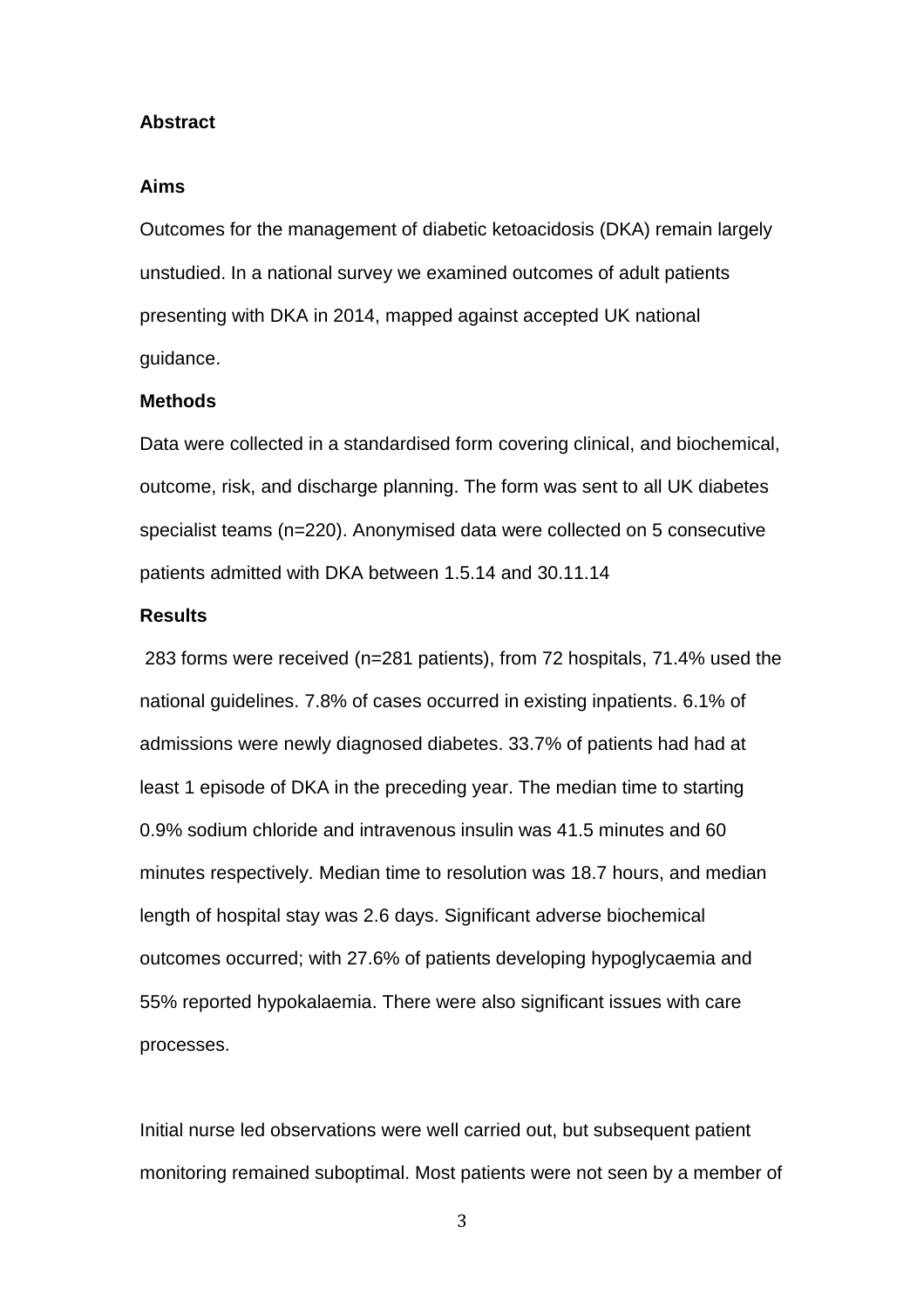the diabetes specialist team during the first 6 hours, but 95% were seen before discharge.

A significant minority of discharge letters to primary care did not contain necessary information.

## **Conclusion**

Despite widespread adoption of national guidance, several areas of DKA management are suboptimal, being associated with avoidable biochemical and clinical risk.

### **Keywords**

Diabetic ketoacidosis; Management; Guideline; National; Survey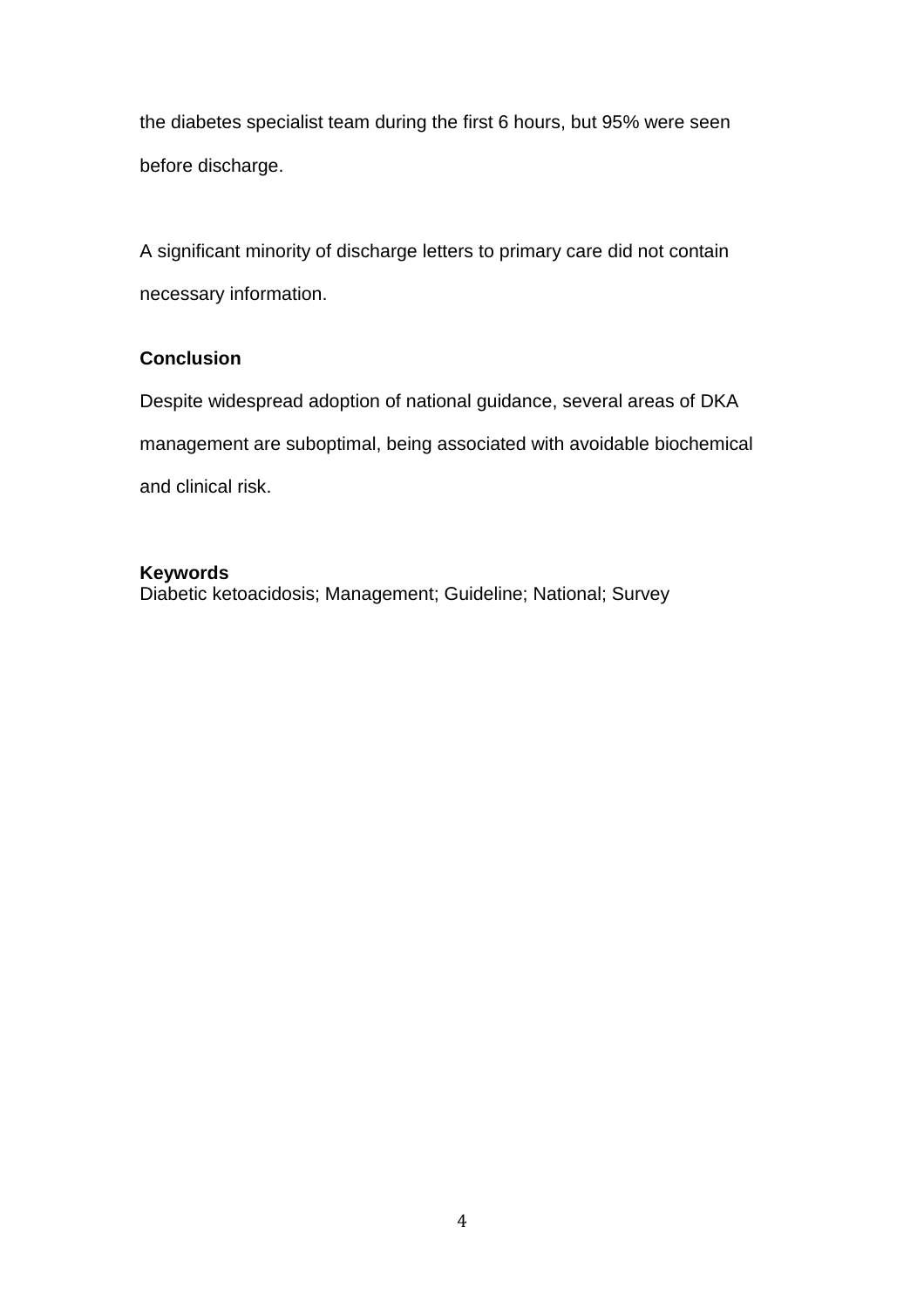### **Introduction**

Diabetic ketoacidosis (DKA) is a common and significant contributor to mortality and morbidity in people with type 1 diabetes [1]. It is a common experience among clinicians that much of the in hospital morbidity experienced by patients is related to DKA treatment, and that there is wide variability in the definition of DKA and use of guidelines between teams. To date, there has only been one study that looked in detail at DKA outcomes that mapped outcomes against a standardised guideline [2].

In 2010 the UK Joint British Diabetes Societies for Inpatient Care (JBDS-IP) published national guidance on the management of DKA, and revised these in 2013 [3,4]. These guidelines have achieved high levels of adoption in the UK and suggest a formal diagnosis be based on a pH of <7.3, a blood glucose level of >11.0 mmol/L or a previous diagnosis of diabetes, and a blood ketone level of >3.0 mmol/L. The guidelines emphasised the importance of normalisation of ketone levels, using bedside ketone monitors to aid treatment, and a weight based, fixed rate intravenous insulin infusion (FRIII) in the initial management until the DKA had resolved. Fluid and potassium replacement guidance was also given. Several small scale audits within individual diabetes and acute medicine departments had been presented in regional and national meetings as abstracts, suggesting there was enthusiasm to assess the management of DKA nationally.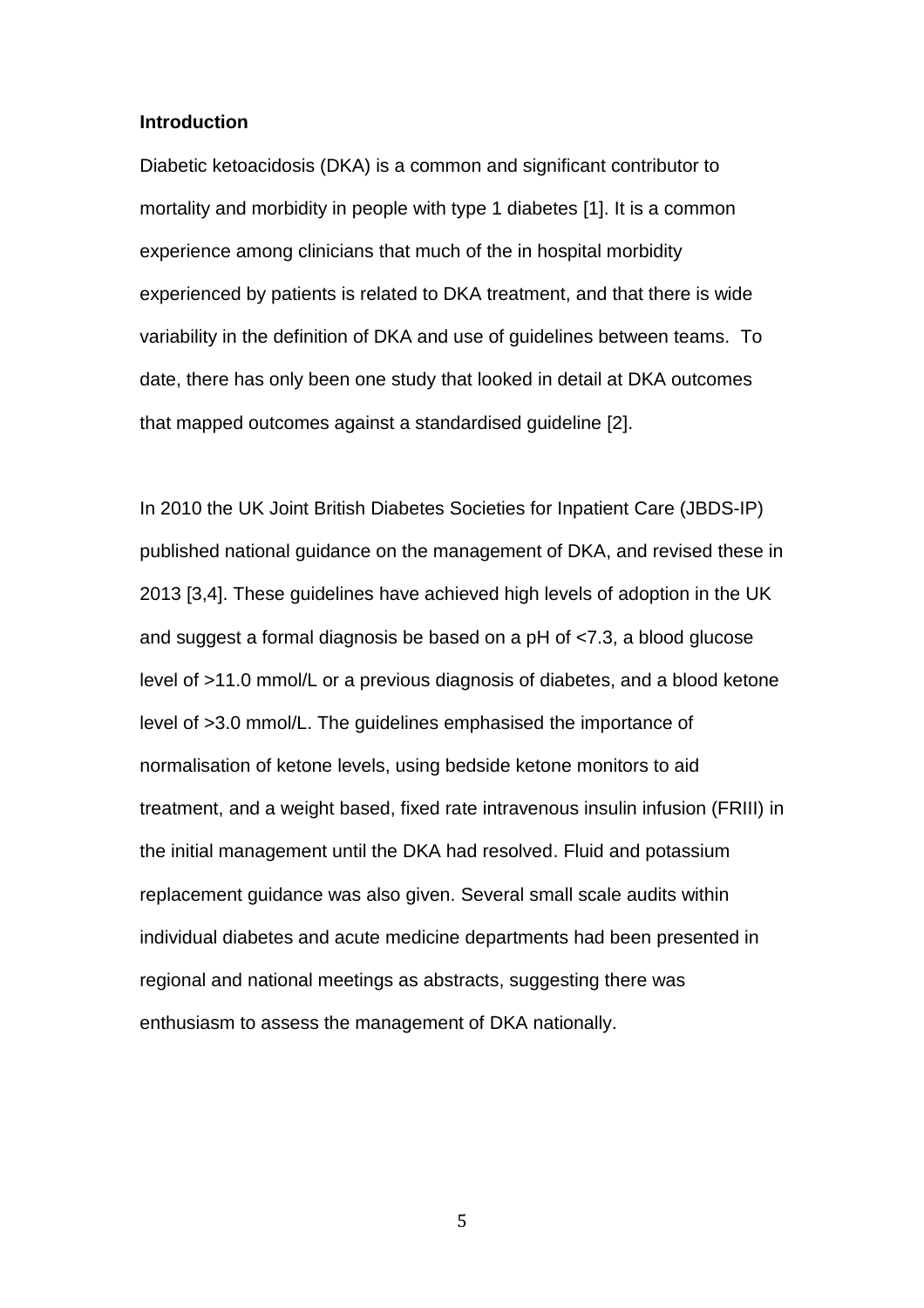To address gaps in our understanding of modern DKA outcomes, we conducted a national survey on the management of DKA against the standards in the nationally adopted JBDS guidelines [4].

### **Patients and Methods**

A data collection questionnaire was developed using the 2013 JBDS guideline as a template [See online materials - Appendix 1]. This questionnaire was sent out by email to all 220 UK specialist diabetes teams.

We accessed the databases of Diabetes UK, the Association of British Diabetologists (ABCD), and the Diabetes Inpatient Specialist Nurse (DISN) UK Group. This was the network that was also used to conduct the 2012 survey.

One clinician from each Trust was asked to fill in and return a single form for each of the subsequent 5 patients admitted to their institution between May and November 2014 with a diagnosis of DKA. This number was chosen to try to gain as much meaningful information from individual units, without burdening them.

Data were analysed using SPSS software (IBM Ltd, Portsmouth, UK).

The Clinical Audit and Improvement Department of the Norfolk and Norwich University Hospitals NHS Foundation Trust deemed this survey a service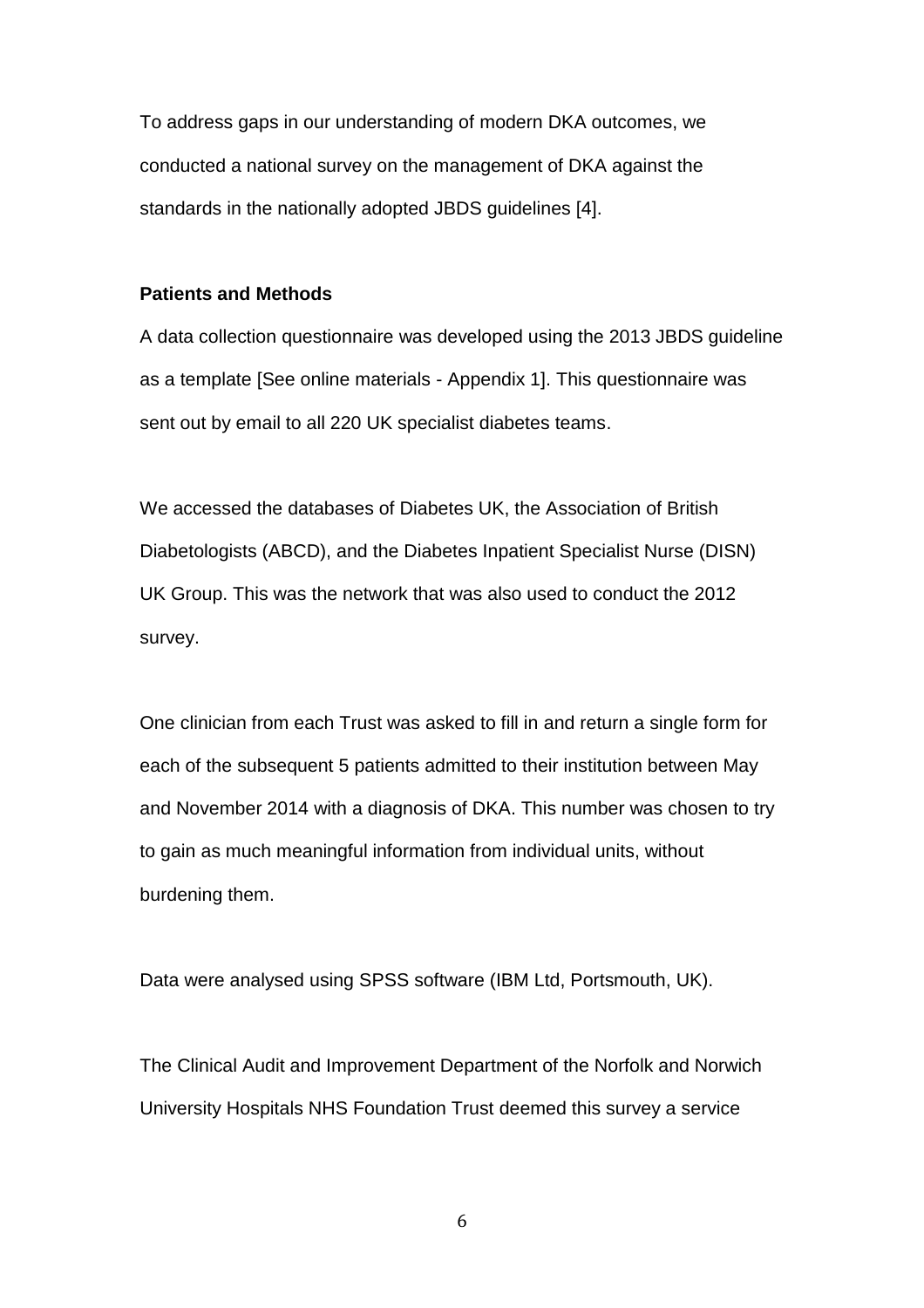improvement exercise and that the project did not require multi-site ethical, research governance or audit approval.

### **Results:**

#### *Clinical details (Table 1)*

283 forms were received from 72 hospitals. 281 individual patient forms were received, with 2 patients having 2 admissions each. The participating hospitals are listed in Appendix 2. The demographics of the patients and where they received treatment are shown (Table 1).

Admissions for DKA were least frequent between 8pm and 7am, with only 29.4% of admissions during the night, but the remainder were spread equally throughout the rest of the day. There were no differences in the pH or bicarbonate levels in those admitted during the night compared to those admitted during the day. The median length of stay for the whole cohort was 2.6 days (IQR 1.5, 4.8) with a mean of 4.2 days (SD 5.6). 7.8% of all episodes had developed in existing in-patients, and 33.7% of patients had had at least 1 previous admission for DKA in the preceding 12 months (median 2, range 1 - 100).

### *Management in the first hour (Table 2)*

The diagnosis of DKA was made a median of 35.5 minutes (IQR 18, 81) after initial presentation to the emergency room. 0.9% sodium chloride solution was first started a median of 41.5 minutes (IQR 21, 90), and the median time for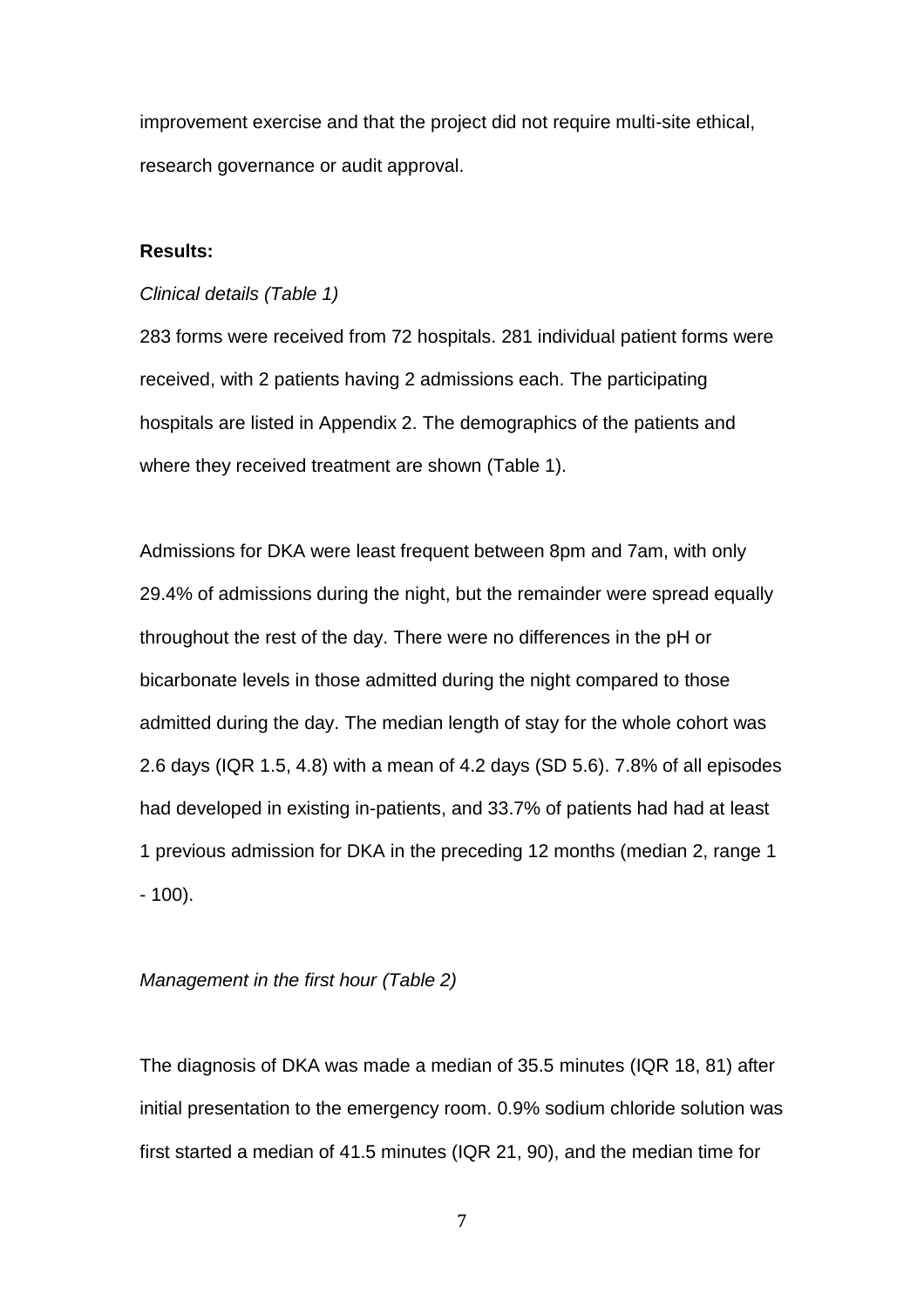the fixed rate intravenous insulin infusion being started was 60 minutes (IQR 29, 105). Table 2 shows issues surrounding the diagnosis and management of the patients during the first hour after admission. Senior review occurred immediately in 34.3%, and after the initial management, in a further 50.9%. No senior review was carried out in 2.1%.

#### *Biochemical changes in first 24 hours (Figures 1a – 1c)*

Admission mean pH  $(\pm SD)$  was 7.16 ( $\pm 0.15$ ), the mean glucose was 28.7 mmol/l  $(\pm 10.9)$ , mean blood ketone concentration was 5.68 mmol/l  $(\pm 1.5)$ , and mean bicarbonate was 11.3 mmol/l  $(\pm 5.1)$ . The mean potassium on admission was 4.8 mmol/ $(±1.0)$ . Figures 1a, 1b and 1c show the changes in pH, bicarbonate and potassium values during the course of the 24 hours following admission. In 55.1% of cases, the potassium levels were outside the range of 4.0 – 5.5 mmol/l. As figure 1c shows, mean potassium dropped, with 18.6% and 67.1% of patients having a potassium concentration less than 4.0mmol/l at 1 hour and 24 hours respectively. The mean lowest recorded potassium during the admission was reported as 3.65 mmol/l  $(\pm 0.66)$ , suggesting that the majority of the out-of-range potassium was due to hypokalaemia.

The mean lowest recorded glucose was 4.7 mmol/l  $(\pm 2.3)$ , with 27.6% of patients developed overt hypoglycaemia. The median time to developing hypoglycaemia was 14.7 hours (IQR 10.5, 25.0) after admission. 29.6% of patients in whom the long acting insulin was not continued developed hypoglycaemia, with 36.6% developing hypoglycaemia if it was continued.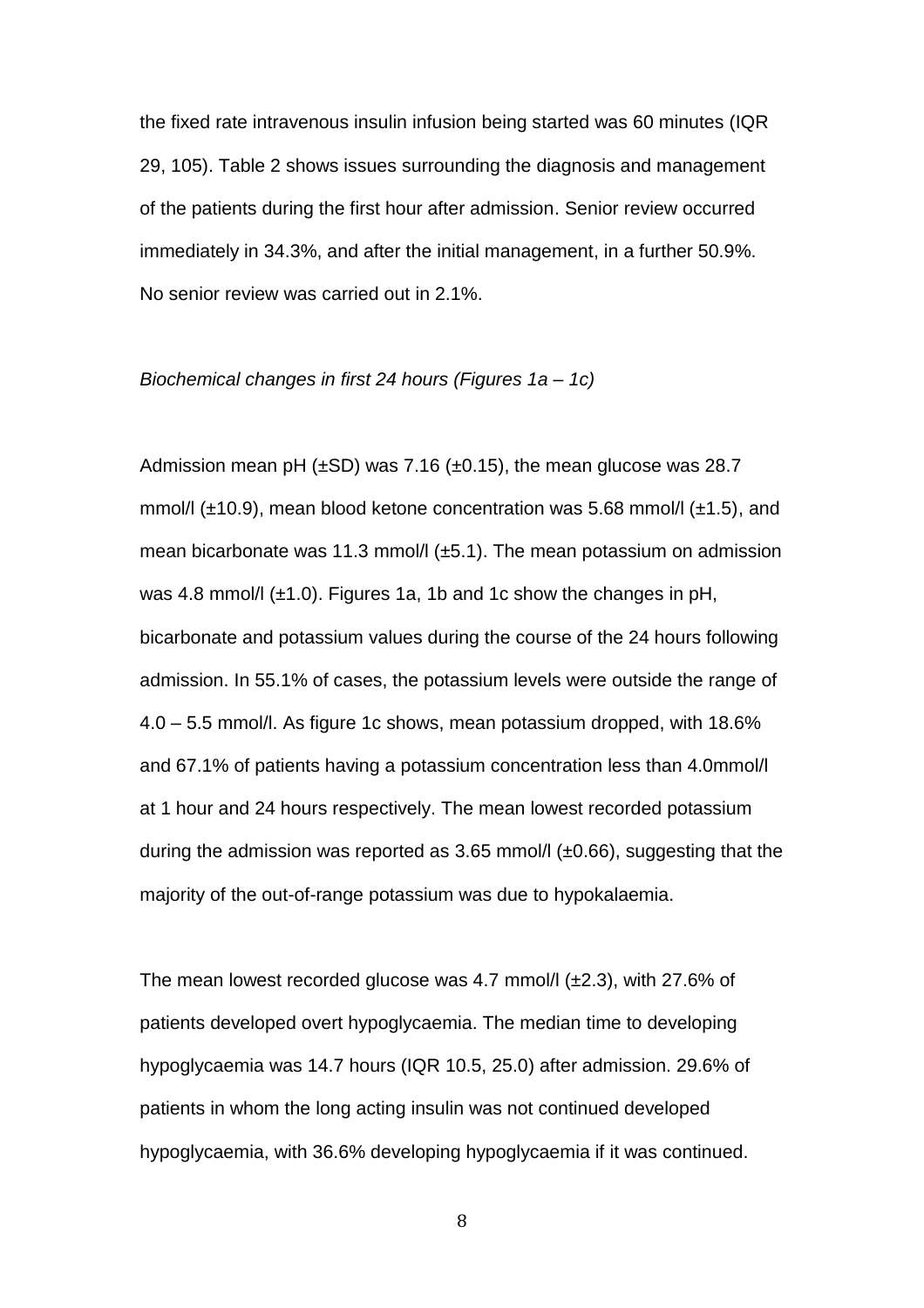#### *Adherence to guidelines (Table 3)*

The results showing the continued management of the patients during and after the first hour and up to 24 hours are shown in Table 3. 20.1% of respondents felt that potassium replacement was not done in accordance with their guidelines. In addition, 0.9% sodium chloride solution and a fixed rate intravenous insulin infusion were also not used according to local protocols in 9.9% and 7.8% respectively. There was no statistical difference between glucose or potassium levels between those who reported following the guidelines and those who did not.

### *Resolution and on-going in-hospital management (Table 4)*

The median length of time to resolution of DKA was 18.7 hours (IQR 11.3, 27.8). This is in contrast to previous data that suggested that resolution was achieved in 12.1 hours [2]. Whilst 83.1% of teams said that the resolution of DKA had been confirmed, only 11% of respondents said they used pH to diagnose resolution, 17.3% used ketone measurement, 95% used glucose and 5.3% used bicarbonate.

Patients were discharged from hospital a median of 2.6 days after admission (IQR 1.5, 4.8).

#### *Discharge planning (Table 5)*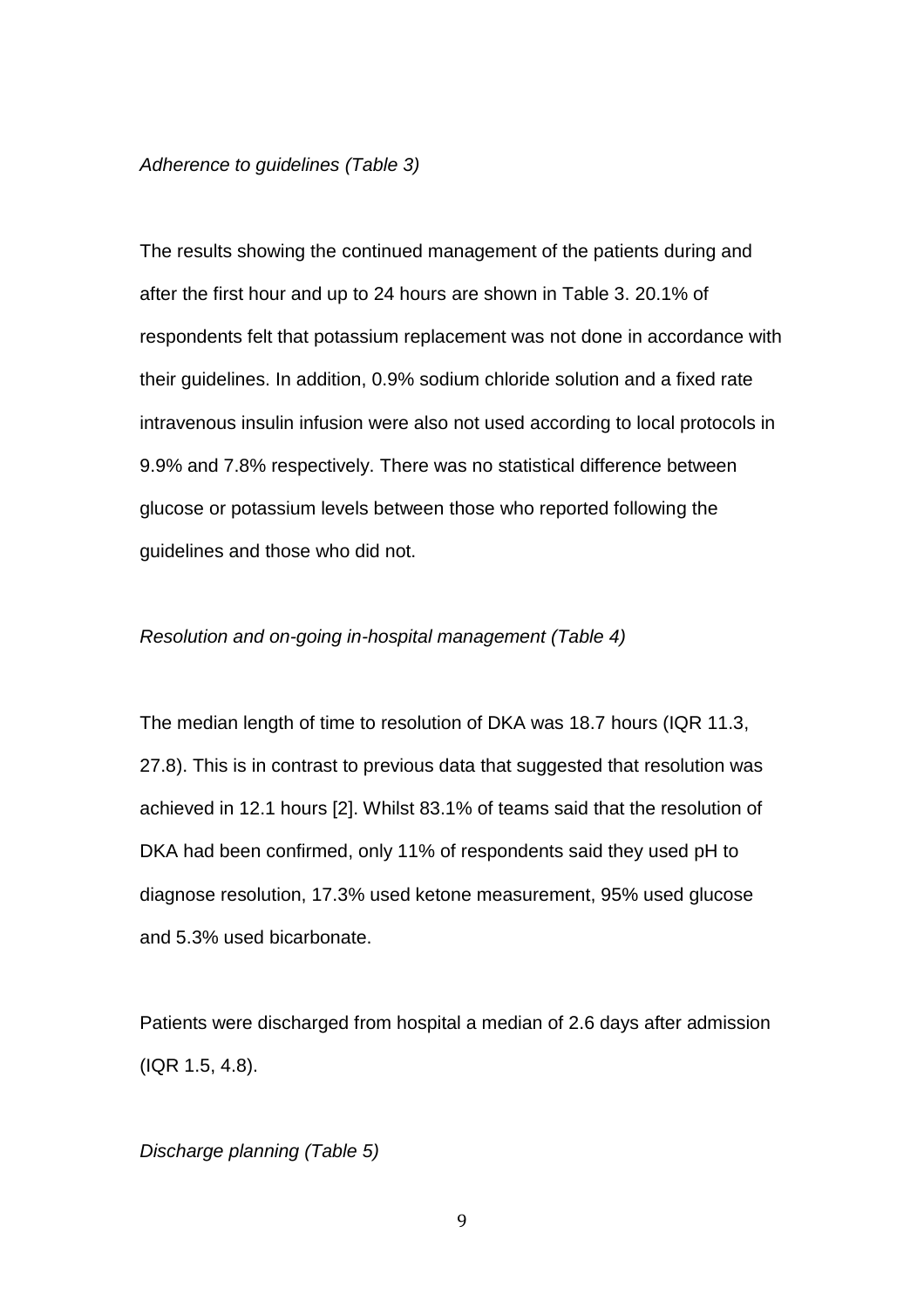Table 5 shows the steps involved prior to discharge.

### **Discussion**

This large national survey - 30% of UK hospitals participated - has found that most have adopted or adapted the national guidelines produced by the Joint British Diabetes Societies for Inpatient Care group for the management of patients presenting with DKA [4]. Prior to the publication of the national guidance and this analysis, there was no way of knowing if the standards of care used to treat DKA were effective. Previous work has shown that the use of a standardised management protocol is associated with improved outcomes, in particular, reducing length of stay [5], but there are few data looking at modern national outcomes in DKA management [6-8].

This survey was undertaken using the framework of this national guidance; we found that despite widespread adoption, the majority of patients develop hypokalaemia, and more than 27% developing hypoglycaemia during their treatment. These data do not show any differences between the risk of developing hypoglycaemia or hypokalaemia and whether the guideline for potassium replacement or the intravenous insulin regimen was used or not. However, given that there are no previous data on this scale, it is not known if there has been an improvement in overall standards of care since individual hospitals adopted or adapted the guideline. What the current data suggest is several areas of management were well carried out – in particular 'process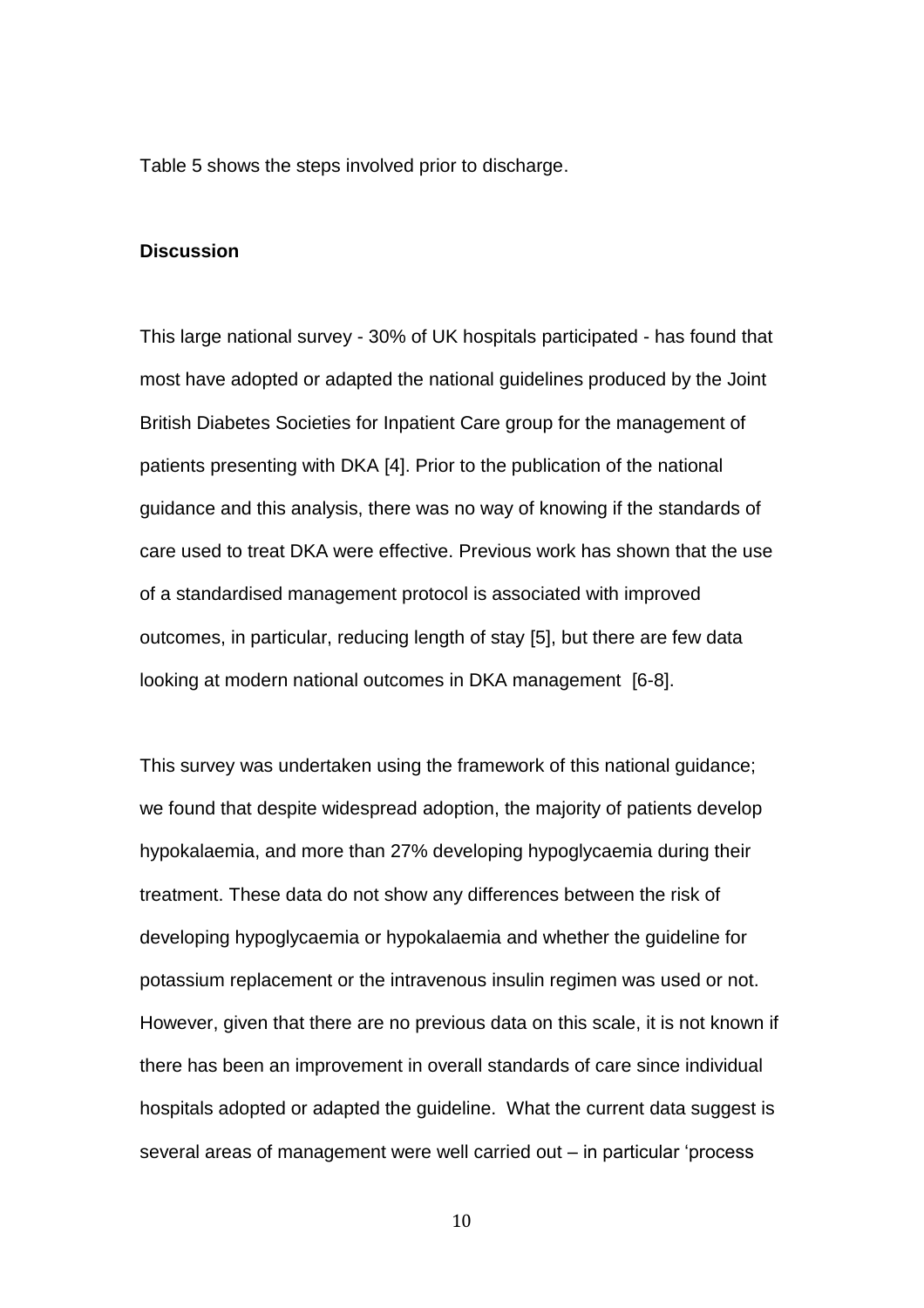issues' – carried out in the first few hours after presentation. These were most likely to be carried out by nursing staff in the emergence department. Tables 2 to 5 show where practice was well carried out. However, these data also show that there is some room for continued improvement in many areas and that the guideline needs amending, to ensure more aggressive potassium replacement, and an adjustment of the intravenous insulin regimen. However, there remain significant shortfalls in management, in particular 'process issues' surrounding monitoring, e.g. capillary glucose or ketone measurements, urine output, etc., that need to be addressed.

### *Morbidity and Mortality Associated with DKA*

There are few recent data on the incidence and prevalence of DKA, and in particular the morbidity and mortality caused by this condition. Data from the Centers for Disease Controls in the US reported that between 1988 and 2009 the age adjusted discharge rate for DKA as the first listed diagnosis rose from 3.2 to 4.6 per 10,000 population [9]. In England and Wales, the National Diabetes Audit in 2011/2012 data reported that there had been 7608 adults with at least 1 episode of DKA during that year, representing a crude prevalence of 3.57% [10].

In this dataset there was 1 reported death, 33 days after admission with DKA that had resolved within 24 hours of admission, in a 72 year old man with a hospital acquired pneumonia and osteomyelitis. Mortality data from Birmingham, UK was reported to have decreased from 3.9% between 1971-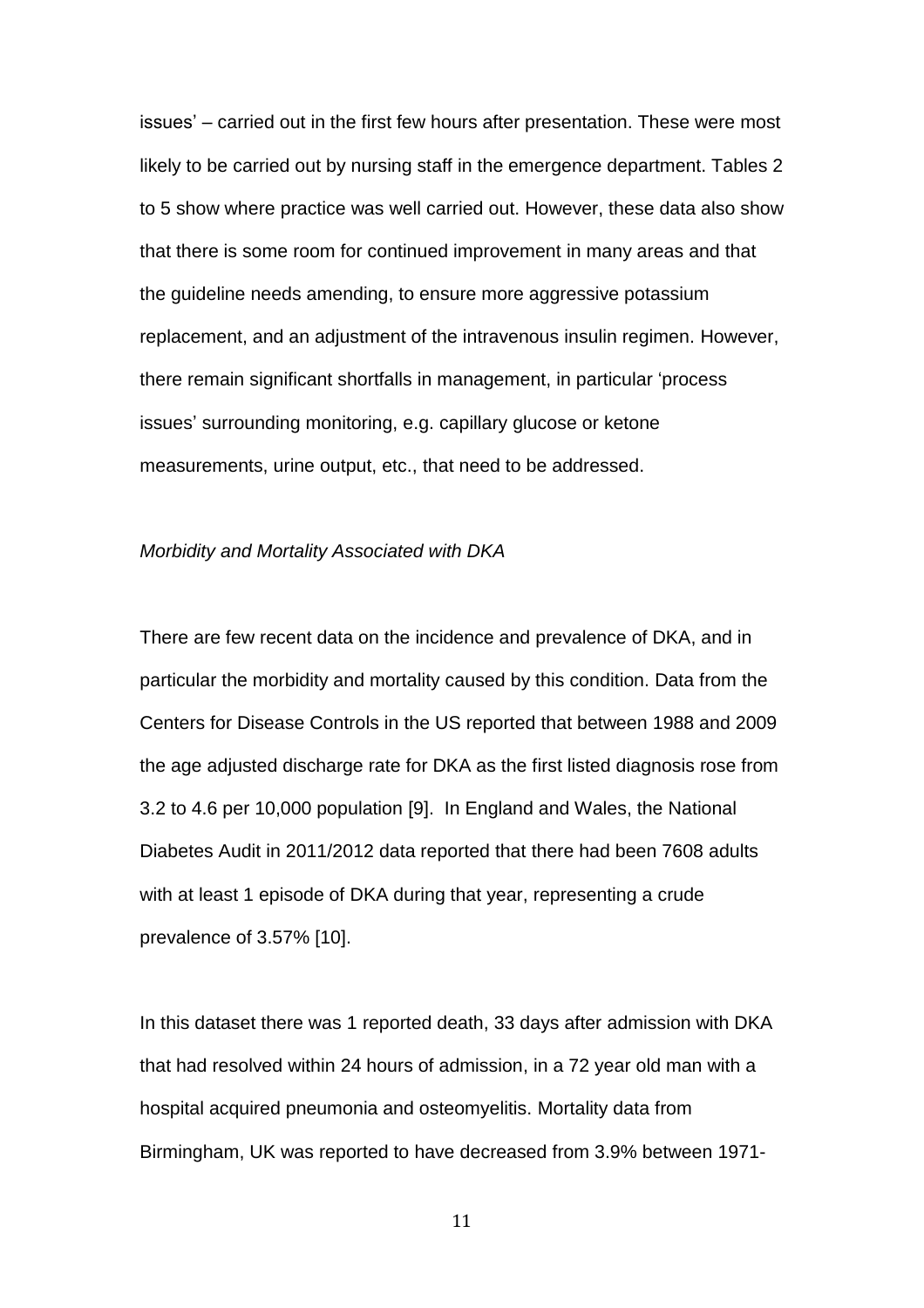1991 to 1.8% between 2000 and 2009 [11,12]. More recently, some authors have suggested that with improvements in overall care, deaths from hyperglycaemic crisis and DKA have been declining [13], but it remains a condition with a significant mortality in adults of between 0.7 and 5% [12,14,15].

Our data show that 7.8% of patients had developed DKA during their inpatient stay. This is in marked contrast to the data from the National Diabetes Inpatient Audit, which suggested that only 0.4% of patients developed DKA who took part in that audit developed DKA during that admission [1]. The data collection strategy was different, and the patient population was different, but the large number is still striking. 32.8% had had at least 1 episode of DKA in the previous 12 months (range 1-100). The causes of inpatient DKA were not given in 4 cases, in 9 cases, patients had developed infections (urinary tract, gastroenteritis or dental), 2 patients developed vomiting (1 post-partum), in 6 cases, there were insulin administration errors. That so many people developed DKA whilst a hospital inpatient is clearly of great concern. The failure to administer insulin correctly has been identified as a 'Never Event' by NHS England [16]. As a result of this data it would be prudent for hospitals to have mechanisms for every case of in hospital DKA to be investigated, and interventions put in place to prevent these from recurring.

#### *Management of DKA in the First Hour*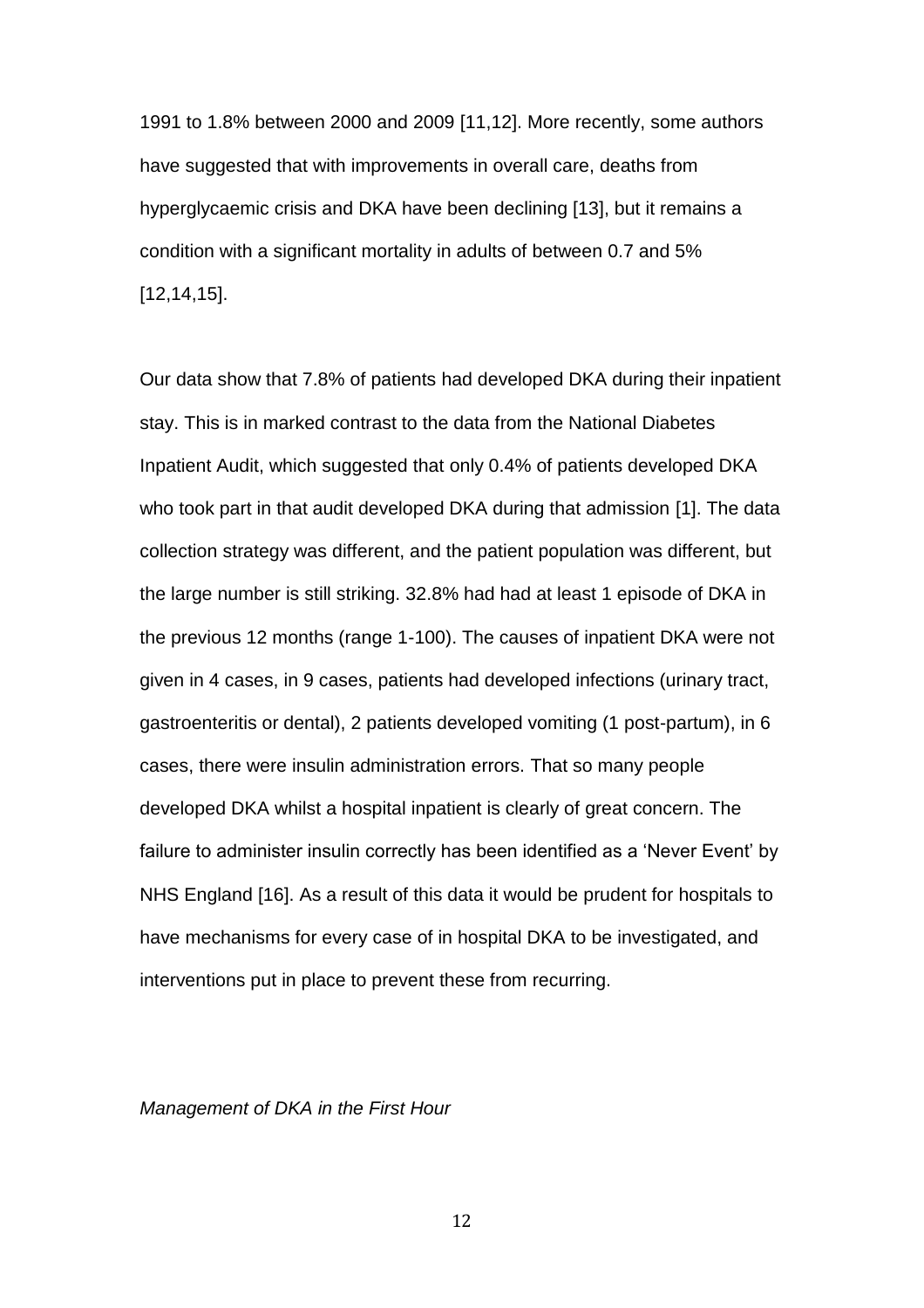10 people (3.5%) presented with blood glucose levels of 12mmol/l or less, suggesting that 'euglycaemic ketoacidosis' remains an important differential diagnosis. Furthermore, given that 14.8% of all patients required a 'stat' dose of insulin within the first hour after diagnosis, this suggests there may have been a delay in treatment in these individuals, even though the median time to starting fluids and insulin was 41.5 and 60 minutes respectively after initial presentation to the emergency room.

That almost all patients were treated with 0.9% sodium chloride solution ('normal saline') suggests that most acute medical teams and diabetes specialist teams use this as the first line fluid of choice. This issue has previously been discussed elsewhere [17]. The data to show that alternative fluids are associated with better outcomes is lacking [18].

The move to a fixed rate intravenous insulin infusion (FRIII) has been very quickly taken up across the UK and is a clear change of practice since the introduction of the JBDS guideline. In addition, the use of venous blood gases analysis is now very frequent. This has been advocated because the perceived difference between arterial and venous bicarbonate is small enough to be clinically insignificant when making management decisions in DKA [19].

Nurse led initial observations were carried out in most cases. However, factors that may have more traditionally fallen to the doctors were less well done. Of note is that only 33.9% of patients had a record of their feet being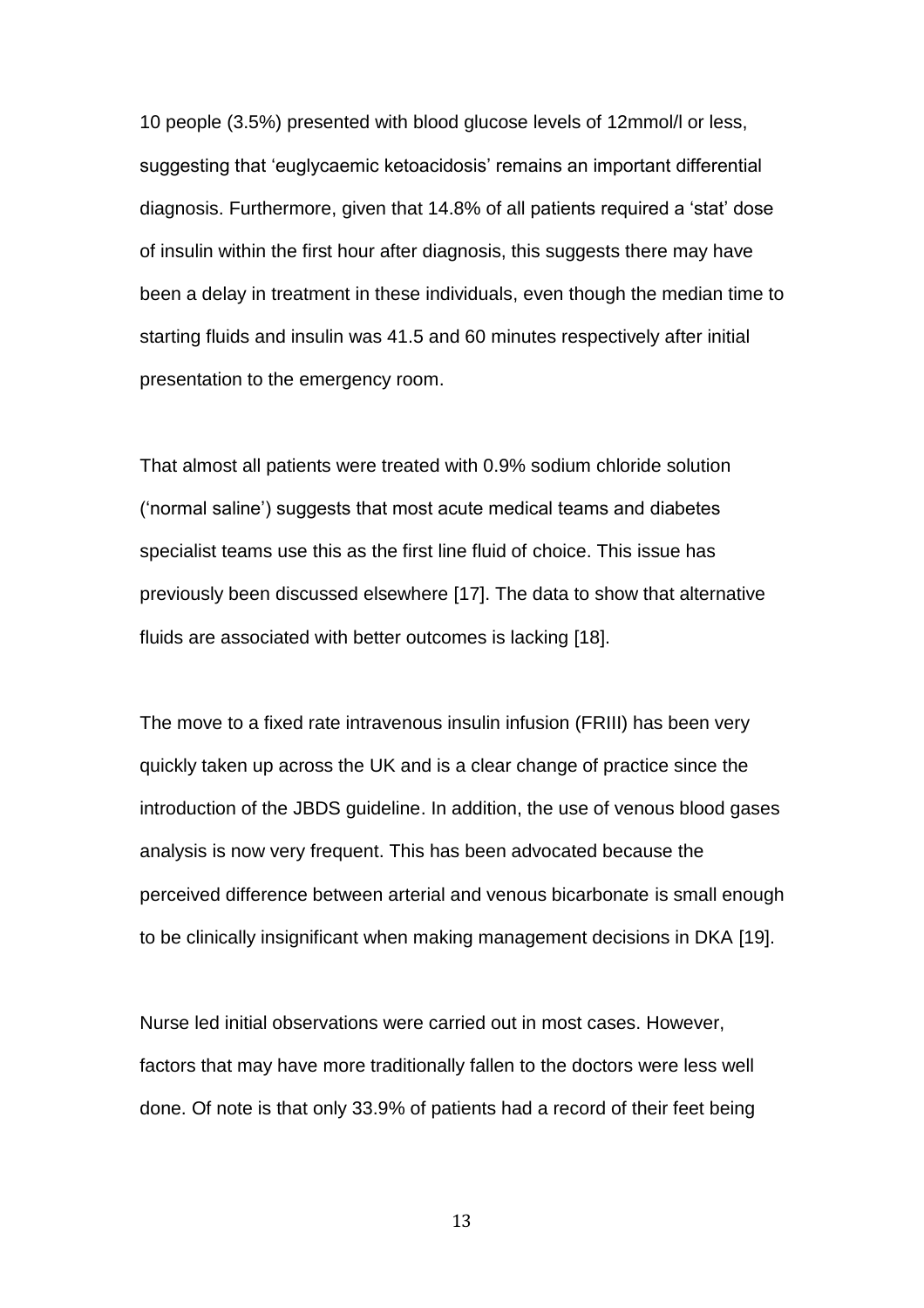looked at, despite recommendations that the feet of all patients with diabetes admitted to hospital should be examined [20].

80.9% of patients had their blood ketone levels measured. There has been an argument against the use of hand held, point of care ketone testing meters in hospital because of their potential inaccuracy and lack of well conducted clinical trials [21]. However to date, these fears do not seem to have resulted in any measurable patient harms and have become an integral part of the management of DKA [22].

The lack of a chest X-ray in 1 in 4 and an ECG in 14% of admissions warrants further investigation. Potassium remains the most significant electrolyte disturbance in DKA. Due to both metabolic acidosis and osmotic diuresis, it has been estimated that even in 'mild' DKA, at the time of presentation, an individual may have a deficit of 3-5mmol/Kg [23]. Therefore adequate potassium replacement is paramount, but this has its problems due to potential of acute cardiac toxicity if given too fast. National guidelines suggest replacement regimens [4,23], but it is clear that these need to be altered, because most patients developed hypokalaemia. From the current database, there is no evidence of harm from the lowered levels of potassium. In addition, to replace potassium more aggressively may mean the insertion of a central venous catheter, and/or being cared for in a Level 2/3 (High Dependency/Intensive Care Unit) environment where a cardiac monitor is available. This shift would have potentially major consequences on resources, given that just 55% of patients are cared for in the acute medical unit, or a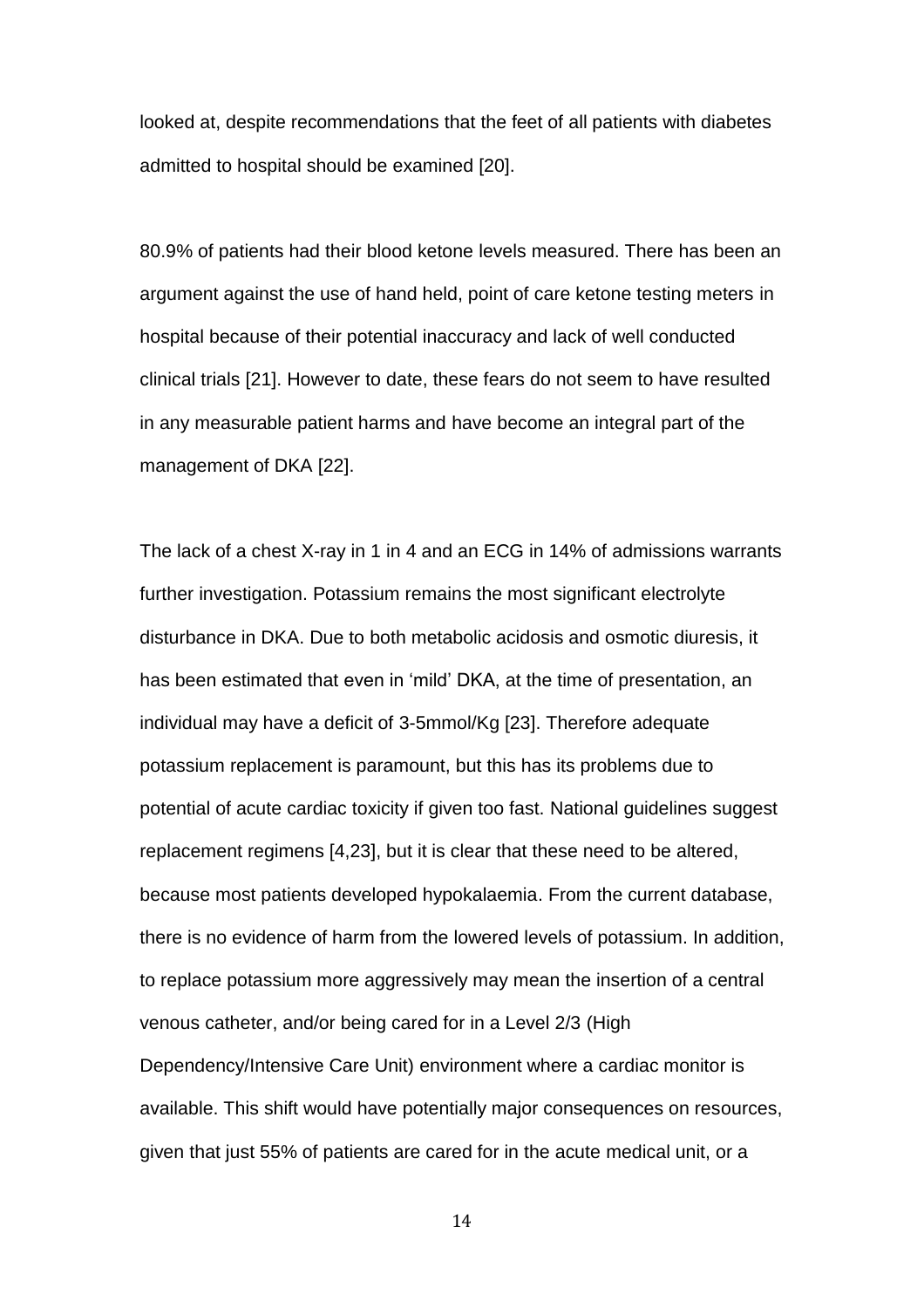Level 1 (general) medical ward where monitored beds are less likely to be available than on a high dependency or intensive care unit. This may cause more controversy, because a survey of 13 intensive care units across the East of England showed that most did not adhere to any form of national guidance [24].

The changes over time in, pH, bicarbonate and potassium are shown in Figures 1, 2 and 3 respectively. Potassium levels continued to drop as shown, despite 77.4% of teams saying that they followed their potassium replacement guidelines. Figure 1 shows how pH levels rise to 7.35 by just under 19 hours after admission, with Figure 2 showing the changes in bicarbonate levels, rising to greater than 15mmol/L by 6 hours.

The most commonly identified precipitants were infection (44.6%), and noncompliance (19.7%). Other causes included newly diagnosed diabetes in 6.1% and alcohol/ drugs related (5.8%). In 18.7% of current cases, no precipitant was identified. This data is in contrast to recent work from the paediatric population who suggested that up to 25% of cases were due to newly diagnosed diabetes [25].

A quarter of patients did not have an appropriate monitoring regimen instituted. More than 1 in 7 patients did not have their capillary glucose measured hourly, despite being on an intravenous insulin infusion. This issue was also previously identified in the UK National Diabetes Inpatient Audit 2013 [1]. In addition, even though DKA is a recognised medical emergency,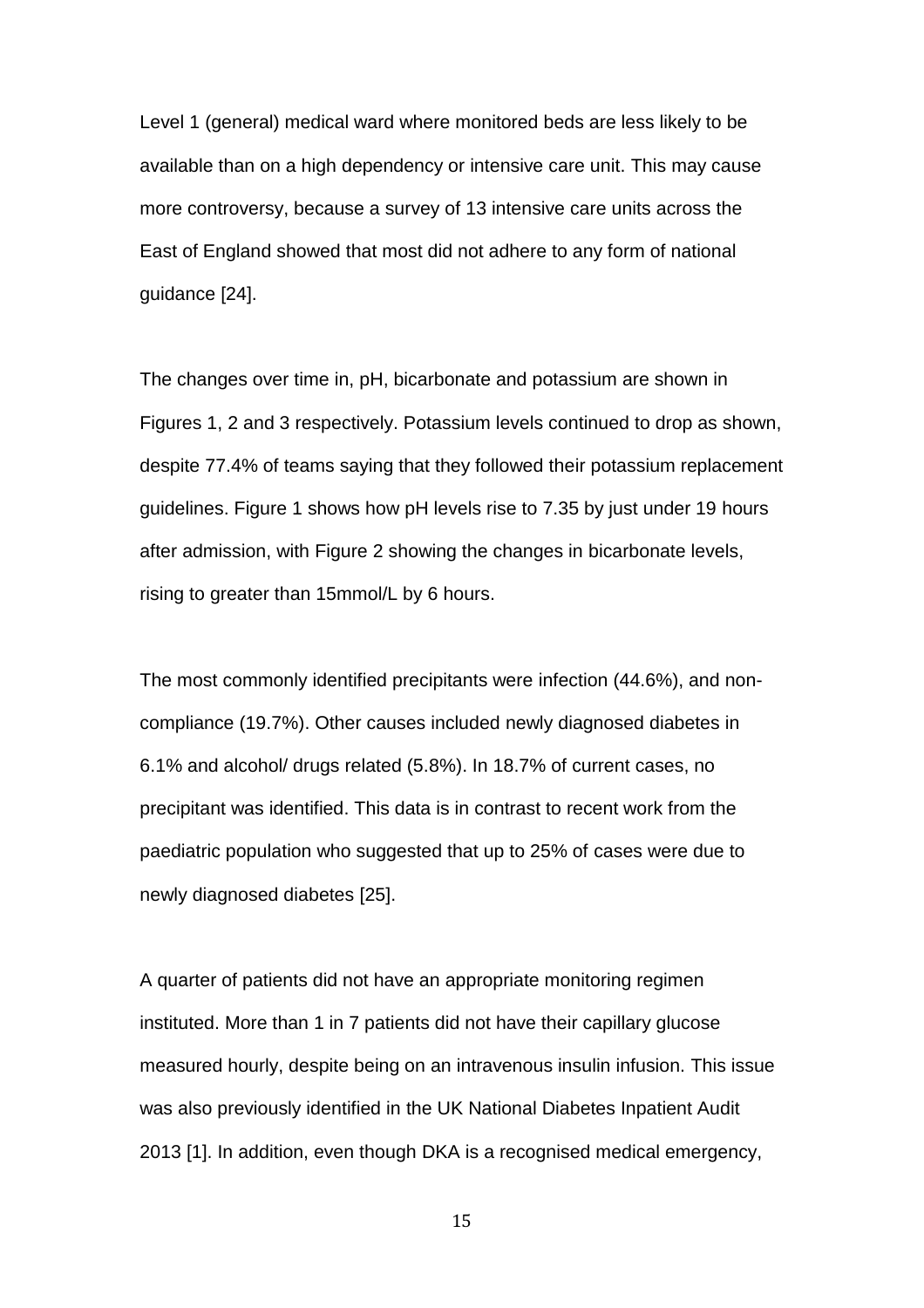and patients are usually very ill, 26.9% did not have hourly observations taken, and over 1 in 5 did not have hourly assessment of urine output. It would seem that if an appropriate monitoring regimen was not in place, then it is unlikely that the potassium or glucose was also correctly managed. Thus the data reporting that monitoring frequency was inadequate are likely to be underestimates.

Together, these failures in process issues and patient management after the initial assessments on admission may be a reflection in how busy nursing and medical staff are in the ward areas where patients with DKA are cared for (Table 1). Further work needs to be done to assess if this lack of appropriate monitoring leads to any patient harm.

#### *Hypoglycaemia*

Hypoglycaemia developed in 27.6% of all patients, at a median time of 14.7 hours after treatment was started. It is possible that the currently used insulin infusion regimen is too aggressive when glucose levels drop, and it may be necessary to adjust the insulin infusion rate. Our data differs from that from Crasto et al who found that their median time to developing hypoglycaemia (just under 12.9 hours) was after their median time to resolution (12.1 hours), suggesting that the intravenous insulin infusion was used for too long [2]. In the present study, there was no relationship between developing hypoglycaemia and not getting 10% dextrose when the blood glucose dropped below 14mmol/l. These may be due to the relatively small numbers in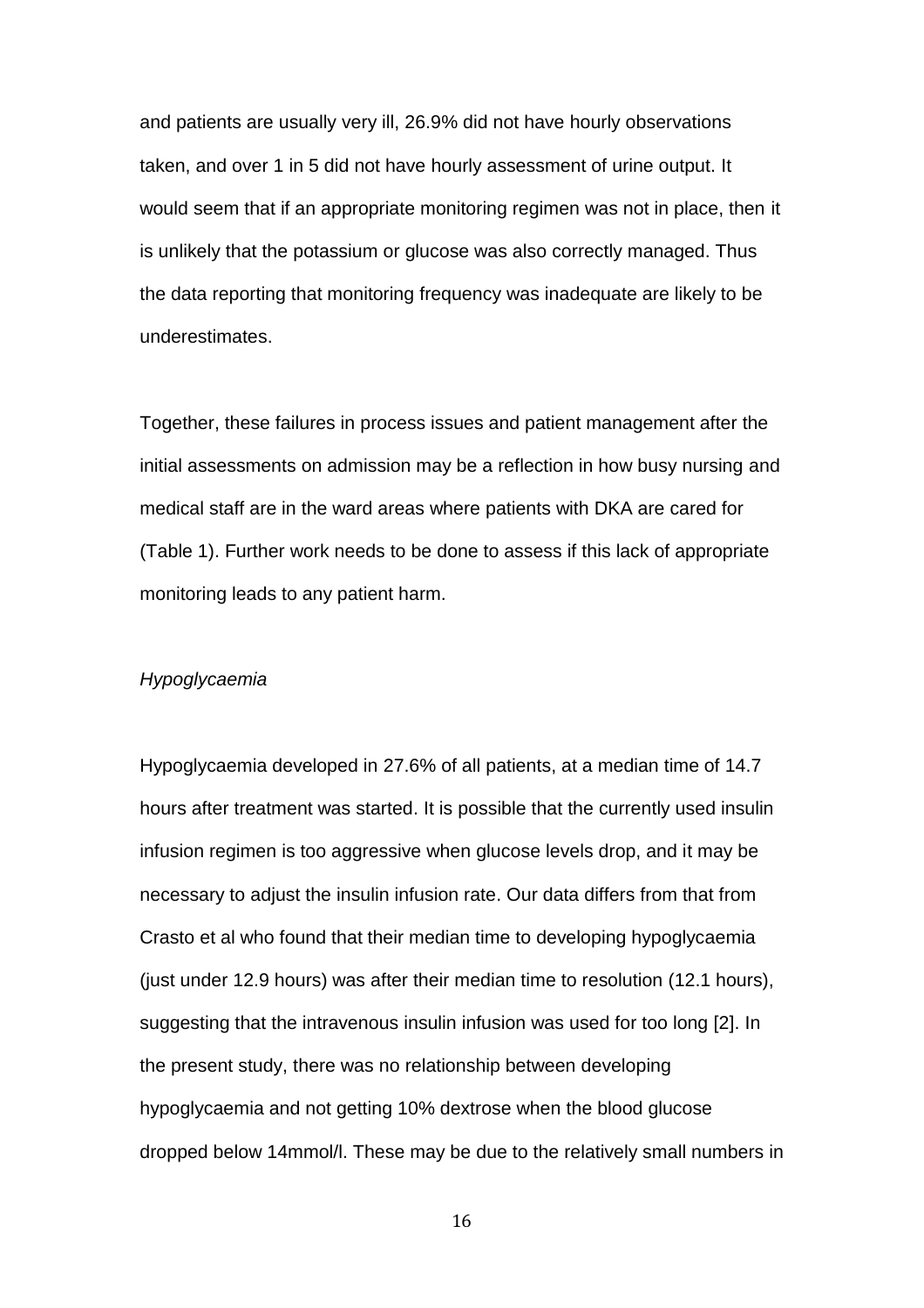these groups. That more than a third of patients developed hypoglycaemia whilst continuing with a long acting insulin is of concern. Previous work has shown that continuing the basal insulin is associated with a reduction in rebound hyperglycaemia [26]. Given the data to show that hypoglycaemia is a strong predictor for increased length of hospital stay and mortality [27,28], more work will need to be done to determine what the optimal approach should be.

#### *On-going Management in Hospital*

In two thirds of people, treatment and monitoring was reviewed by junior medical staff alone, with no further senior involvement being recorded. This is concerning because of the data showing that confidence amongst junior doctors in managing diabetes remains low [29]. Similarly, 53% of all DKA admissions did not involve the diabetes specialist team during the acute phase of the illness, despite the evidence that input from the diabetes team helps to reduce the length of hospital stay [30]. In addition, in the UK, diabetes specialist team involvement is integrated into recommendations from the National Institute for Clinical and Healthcare Excellence (NICE) [20].

#### *Discharge and Follow-up*

Perhaps unsurprisingly, almost 83% of all admission did not receive psychological support prior to discharge. There are data to show that eating disorders are more common in this population and early identification and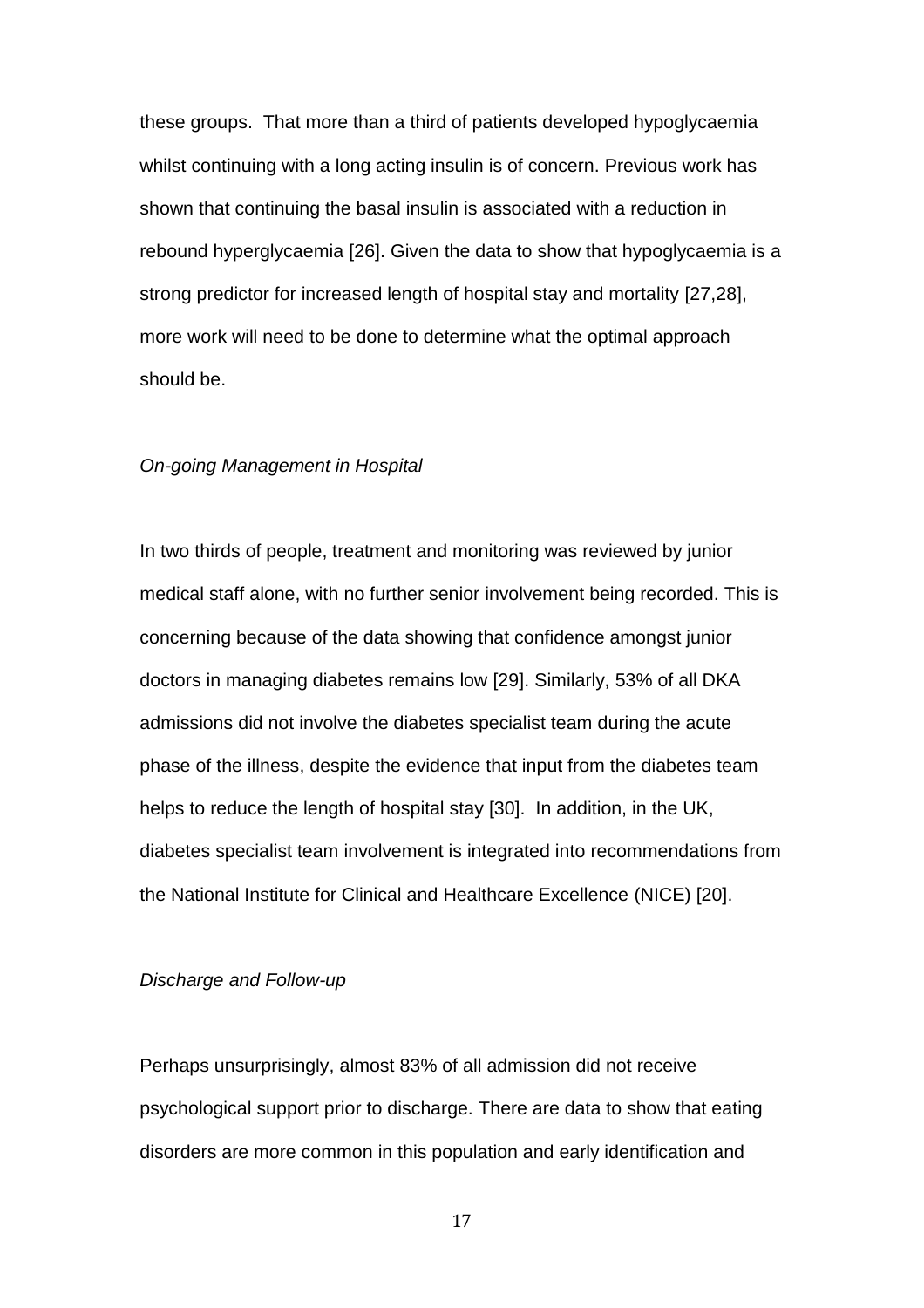intervention is likely to help further deterioration [31]. The provision of this service is known to be lacking in many teams although advocated by NICE as an important part of a diabetes team [32].

In many cases, the discharge letter to the primary care team did not contain the correct name of the insulin, the right dose of insulin or the correct insulin delivery device. Discharge summaries are most often filled out by the most junior members of the medical team – doctors who are only 1 or 2 years postqualification. As mentioned, the data show that a large number of admissions had no contact with the diabetes specialist team, and with the previous work showing low confidence among junior staff when managing diabetes, it may well be that this combination led to these omissions [29].

Further areas of concern highlighted were that over 30% of patients did not have any form of follow up by the diabetes specialist team within 30 days of discharge, and that communication with the primary care team was poor. In the UK, there is a recommendation that a written care plan be drawn up between the patient and the diabetes specialist team, and that a copy of the care plan be sent to the primary care team. However, this was not done in 41.3% and 38.2% or cases respectively.

Access to ketone testing on discharge was limited. More than 1 in 4 patients had no access to ketone testing on discharge, despite almost a third of patients having had a previous admission with DKA in the previous year. Previous work – albeit of low quality – has shown early identification of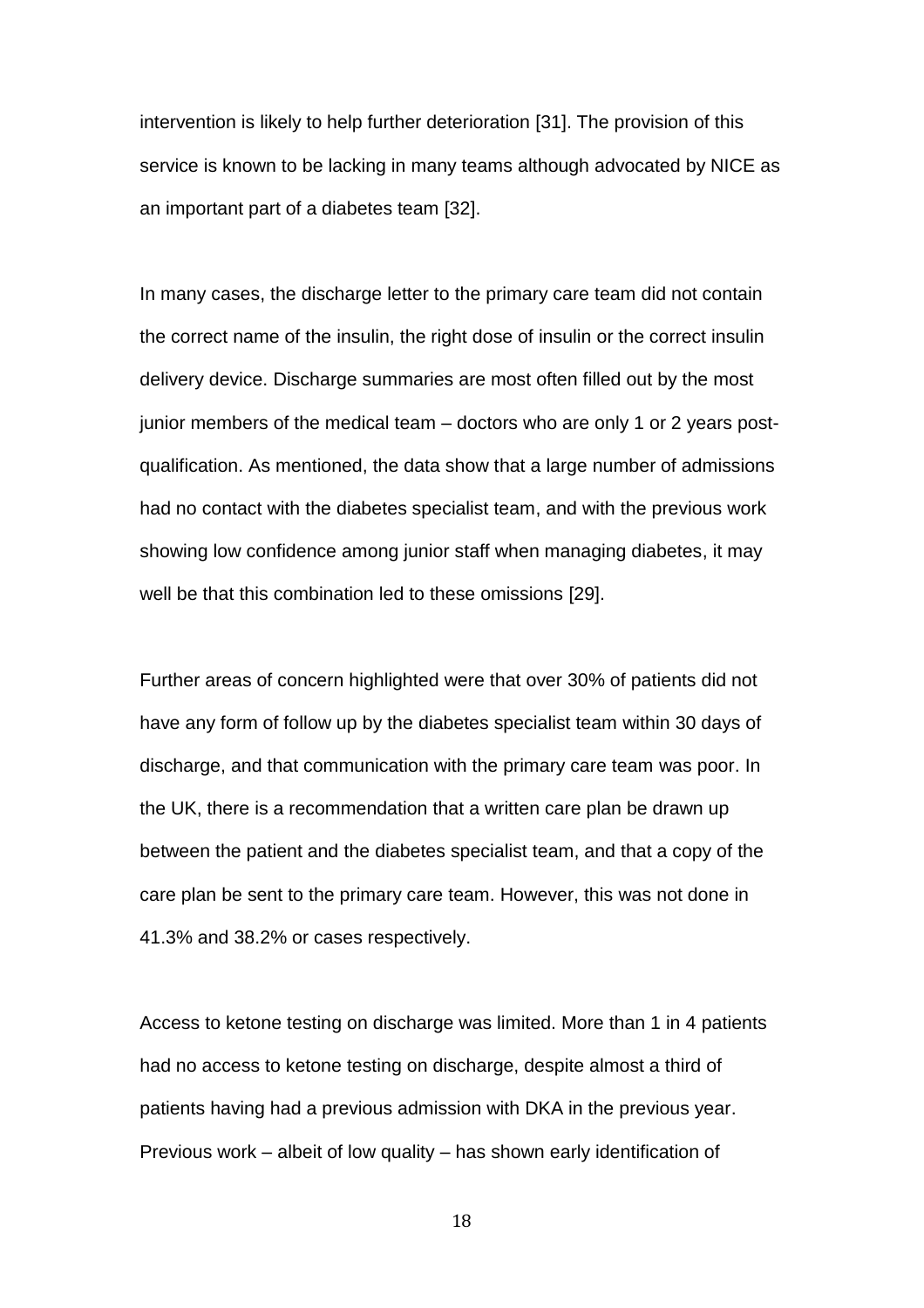ketonaemia and hyperglycaemia may allow for appropriate treatment to be started (even at home) if patients have hand held ketone monitors [33].

#### *Limitations*

There are several limitations to our data. We asked for voluntary contributions from teams across the UK, and for sequential cases admitted to hospital but some case selection may have occurred. There may have been particular reason to choose patients who developed DKA as an inpatient to try and highlight poor practices in their place of work, or to submit data where the outcomes were deemed better than in most case. There is no way of knowing if such case selection took place, and the data are presented in the assumption that across the UK the data were done so in 'good faith'. Furthermore, due to the nature of the data collection exercise, because the authors did not perform a direct review of the medical records, the authors were unable to verify the accuracy of the information submitted. In addition, whilst individuals have said that they have adopted the guidelines it may be that the medical and nursing staff are not using it correctly.

An important omission was the glucose data after admission. Hence we are unable to provide predictors for severity. We did not ask for a definition of hypoglycaemia (although this is widely accepted to be less than 4mmol/L) or the frequency of occurrence of hypoglycaemic episodes. In addition, only 72 (out of a possible 220) hospitals returned any data. Despite this, we feel that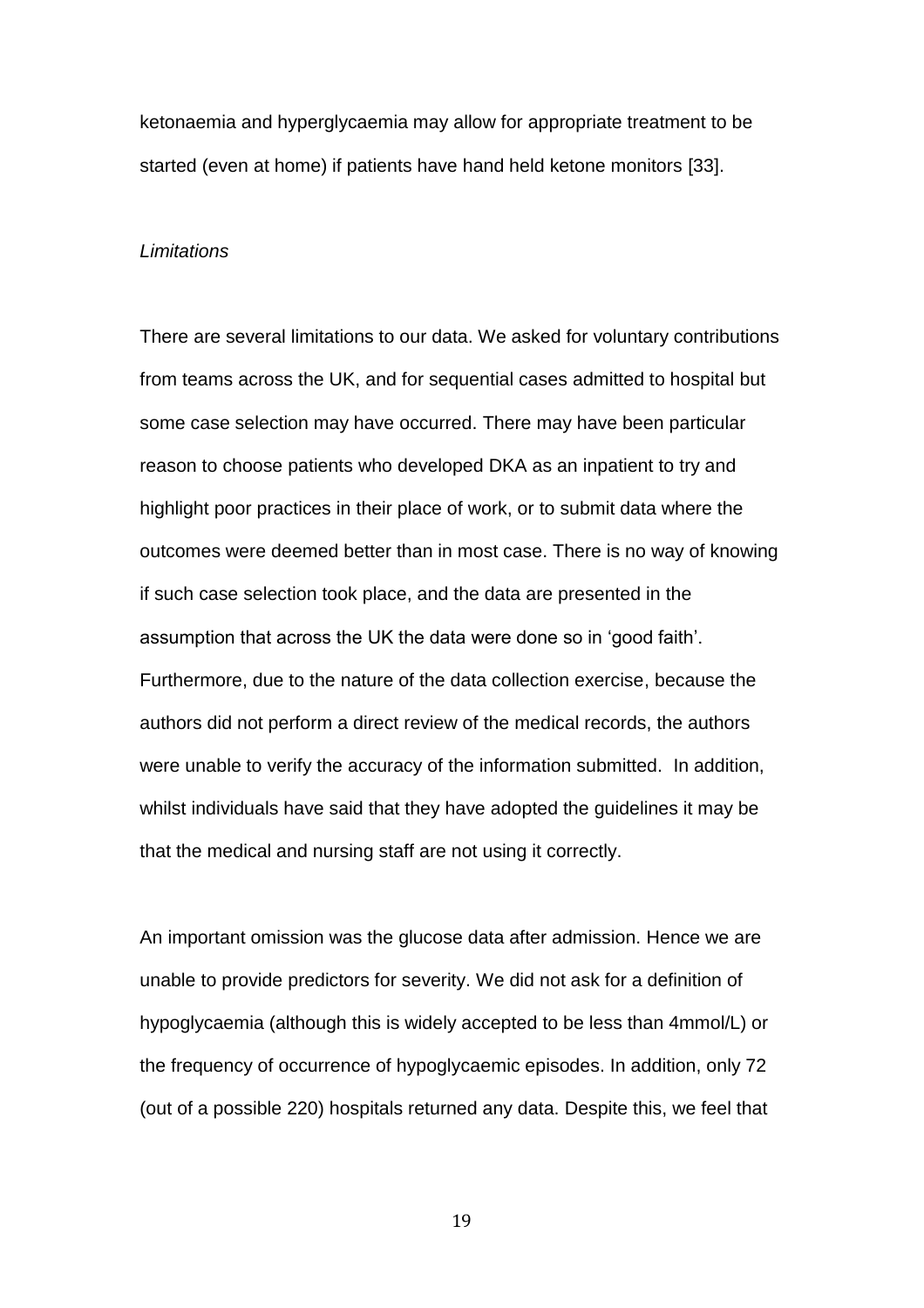the forms returned are likely to be a reasonable representation of patients presenting daily to emergency teams across the UK and elsewhere.

It is not known whether the areas where deficiencies have been highlighted (e.g. foot examination), was because it was not done or not recorded.

Importantly, because of the nature of the survey, we collected no personal information on individual patients. Thus we have no way of linking to the UK National Diabetes Audit and so correlate the current data with frequency of previous admissions, hospital clinic attendance rates, previous HbA1c, socioeconomic data, or the presence of other co-morbidities. Previous work has shown that poor glycaemic control and frequent clinic non-attendance, female gender, the presence of psychological problems and comorbidities all increased the risk of DKA [12,34]. Other factors reported in the US included low household income, having a low education, and having no health insurance [34]. Linkage of local DKA data to nationwide databases is needed to allow investigators to look at predictors of DKA, and to calculate the prevalence, something were unable to do because we had no denominator.

In summary we believe that these data represent the largest ever nationwide survey on the management of DKA. The data show that a large majority of Trusts have adopted the UK national guidelines and we show several novel and important findings including the low mortality, swift biochemical resolution, and the relatively low length of hospital stay. We also show no differences in outcomes between those who follow the national guidelines and those who do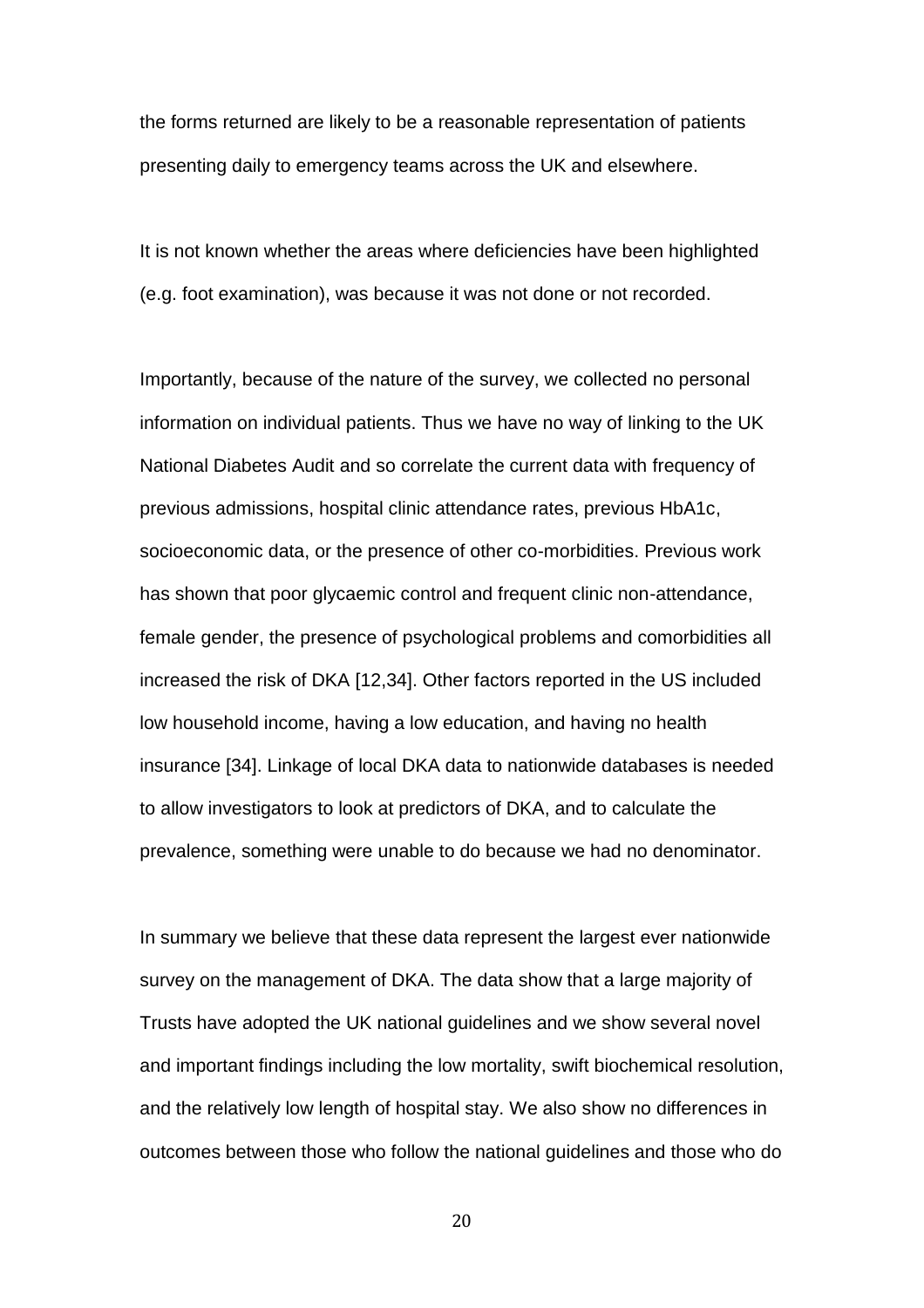not, although this conclusion may be limited to the small numbers. However, there remain important areas where further work is needed. In particular to determine whether the development of low potassium and glucose is due to the poor adherence to the current guideline or because the guideline is wrong. In addition, there remain a significant number of process issues that individual hospitals must address, which may include increased education for staff. Furthermore, there may be a small number of patients who are cared for by inexperienced, junior staff and who do not come into contact with more senior members of the medical team, or the diabetes specialist team. Patients may be discharged with the incorrect name and/or dose of insulin on the discharge letters. These issues highlight the need for Trusts to make education and training mandatory for all medical and nursing staff. Future work needs to include prospective randomised studies to assess the efficacy and safety of each part of the pathway. It is likely that these will require very large patient numbers due to the heterogeneity of the population. We feel that the existence of national guidelines in multiple sites in the UK allows the valuable process of audit against hard quantitative end points, and a cycle of improvement. To this end, each hospital that contributed data for this survey (listed in online appendix 2) will be sent their own results with a summary of the aggregated national results to aid self-improvement.

**Funding:** All of the authors are employees of the UK National Health Service

**Conflict of Interest** The authors declare that there is no duality of interest associated with this manuscript.

#### **Acknowledgments**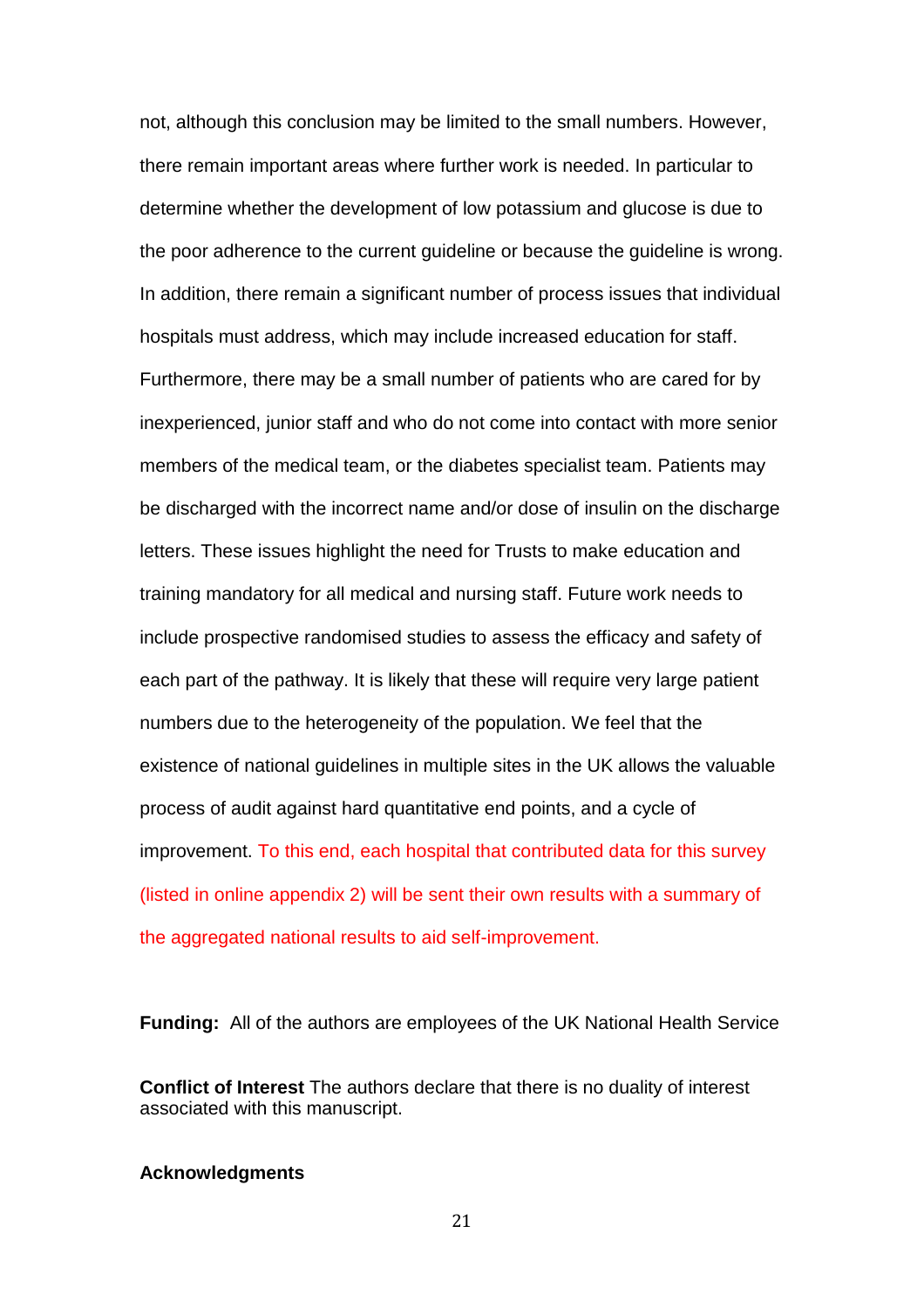I thank the steering committee of JBDS who helped develop the audit forms. I am very grateful for the invaluable help of Chris Jones, administrator for JBDS and the Diabetes Inpatient Specialist Nurse group for her tireless efforts in producing follow-up data for individual hospitals. I thank Chris Ratcliff and Tony Waeland from the Norfolk and Norwich University Hospitals NHS Foundation Trust clinical audit and improvement department for stepping in when Gillian Iceton retired. I am also grateful to Diabetes UK and ABCD for their support and help promoting the survey. Finally, I would like to extend my deepest gratitude to all of those individuals who filled out the individual patient forms. The hospitals which sent in forms and the numbers they submitted are listed in Appendix 2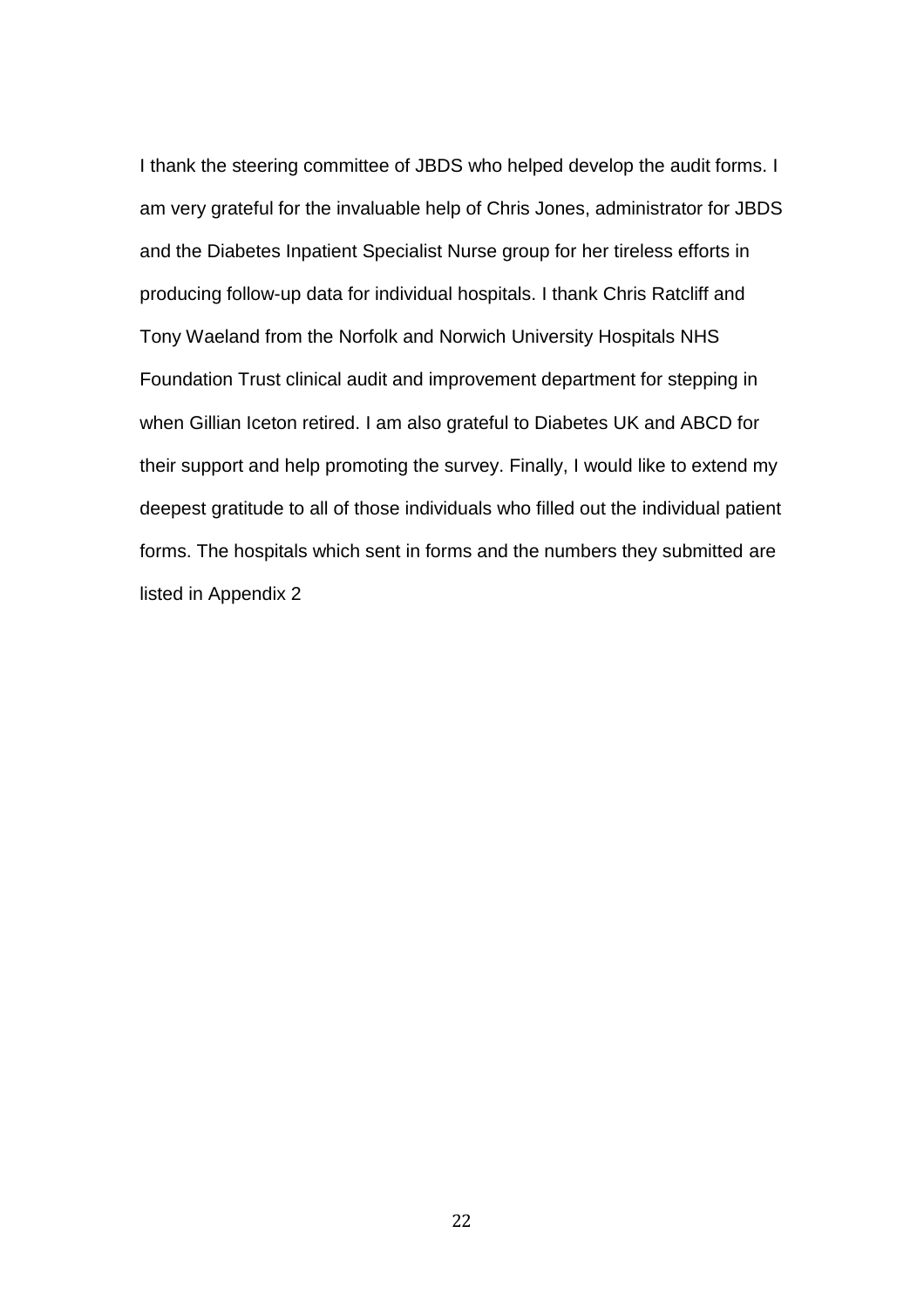# Table 1 – n=283

| Gender                         | Male                                                   | 51.9%               | Missing data | 1.8%  |
|--------------------------------|--------------------------------------------------------|---------------------|--------------|-------|
|                                | Female                                                 | 46.3%               |              |       |
|                                |                                                        |                     |              |       |
| Mean age -<br>years $(\pm SD)$ |                                                        | $37.8 \ (\pm 18.5)$ |              |       |
|                                |                                                        |                     |              |       |
| Ethnicity                      | White                                                  | 81.6%               | Missing data | 14.5% |
|                                | Mixed White/<br>Asian or<br>White / Black<br>Caribbean | 0.8%                |              |       |
|                                | Indian / Asian                                         | 1.4%                |              |       |
|                                | African /<br><b>Black</b>                              | 1.5%                |              |       |
|                                | Other                                                  | 0.4%                |              |       |
|                                |                                                        |                     |              |       |
| Treatment<br>Area              | Level 1<br>(General<br>ward)                           | 15.9%               | Missing data | 2.8%  |
|                                | Level 2 (High<br>dependency)                           | 14.2%               |              |       |
|                                | Level 3<br>(Intensive<br>care)                         | 9.5%                |              |       |
|                                | Acute<br><b>Medical Unit</b>                           | 39.2%               |              |       |
|                                | Accident and<br>Emergency                              | 10.2%               |              |       |
|                                | Combination                                            | 7.9%                |              |       |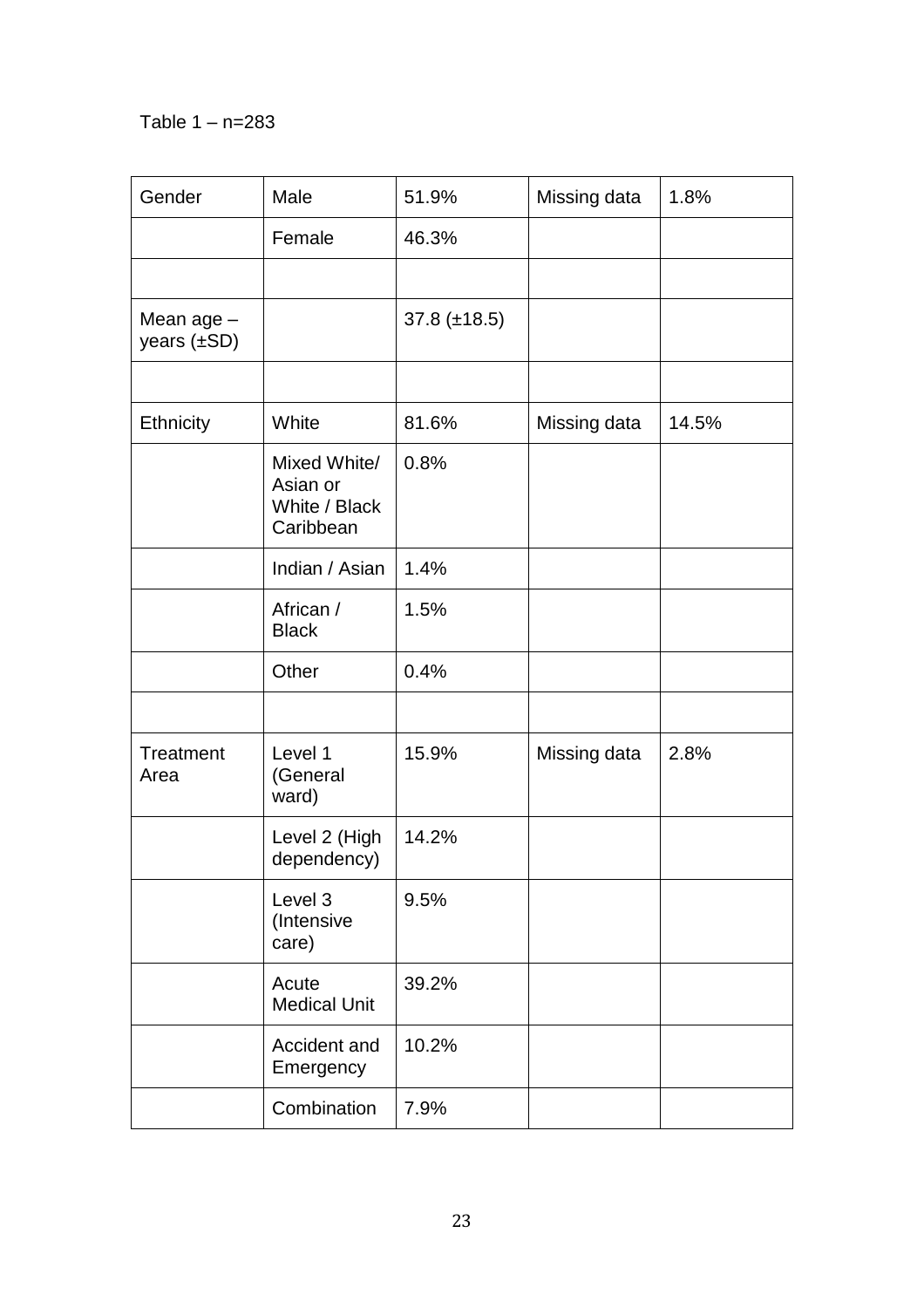| <b>Variable</b>                                          | <b>Yes (%)</b> | No (%)      | Missing data (n (%)) |
|----------------------------------------------------------|----------------|-------------|----------------------|
| Was the Diagnosis Made According to Local Criteria?      | 67.1           | 3.2         | 84 (29.7)            |
| Was the Diagnosis Made Using JBDS Criteria?              | 71.4           | 18.7        | 28 (9.9)             |
| Seen by ICU or a Senior?                                 | 85.9           | 7.1         | 19(6.7)              |
| Was the Care Given in an Appropriate Area?               | 94             | 2.1         | 10(3.5)              |
| Was a 'Stat' Insulin Dose Given?                         | 14.8           | 84.1        | 3(1.1)               |
| Was 0.9% Sodium Chloride Solution Used?                  | 96.5           | 3.2         | 1(0.4)               |
| Was an FRIII used?                                       | 91.5           | 8.5         | 0(0)                 |
| Potassium Replacement in Accordance with Local Protocol? | 79.9           | 12.9        | 20(7.2)              |
| <b>Early Warning Score Recorded?</b>                     | 91.2           | 3.2         | 16(5.7)              |
| <b>Respiratory Rate Recorded?</b>                        | 96.5           | 0.4         | 9(3.2)               |
| <b>Temperature Recorded?</b>                             | 95.4           | $\mathbf 0$ | 13(4.6)              |
| Pulse Rate Recorded?                                     | 97.2           | $\Omega$    | 8(2.8)               |
| <b>Oxygen Saturations Recorded?</b>                      | 97.2           | $\mathbf 0$ | 8(2.8)               |
| <b>Glasgow Come Scale Recorded?</b>                      | 89.8           | 6.7         | 10(3.5)              |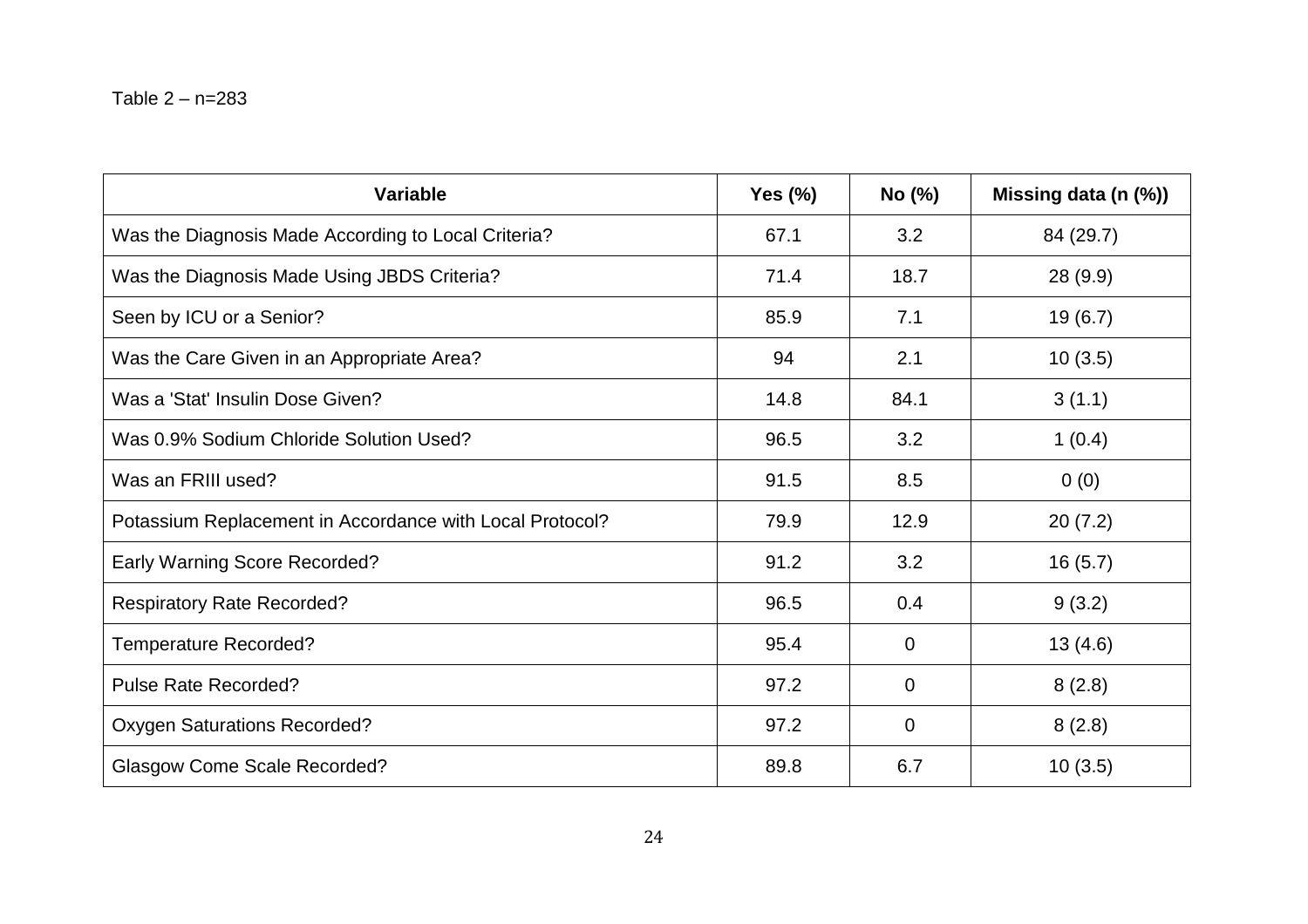| <b>Full History Recorded?</b>            | 95.8 | 3.2         | 3(1.1)   |
|------------------------------------------|------|-------------|----------|
| <b>Full Examination Recorded?</b>        | 92.6 | 3.2         | 11(3.9)  |
| <b>Foot Examination Recorded?</b>        | 33.9 | 47.7        | 52(18.4) |
| <b>Blood Ketones Recorded?</b>           | 80.9 | 15.9        | 9(3.2)   |
| <b>Capillary Blood Glucose Recorded?</b> | 97.5 | 0.7         | 5(1.8)   |
| Venous Plasma Glucose Recorded?          | 93.3 | 4.2         | 7(2.5)   |
| Urea and Electrolytes Recorded?          | 98.9 | $\mathbf 0$ | 3(1.1)   |
| <b>Venous Blood Gases Recorded?</b>      | 92.9 | 5.7         | 4(1.4)   |
| <b>Full Blood Count Performed?</b>       | 92.2 | 3.2         | 13(4.6)  |
| <b>ECG Performed?</b>                    | 79.9 | 14.1        | 17(6.0)  |
| <b>CXR Performed?</b>                    | 69.3 | 23.7        | 20(7.1)  |
| Urinalysis Performed?                    | 74.9 | 13.1        | 34(12)   |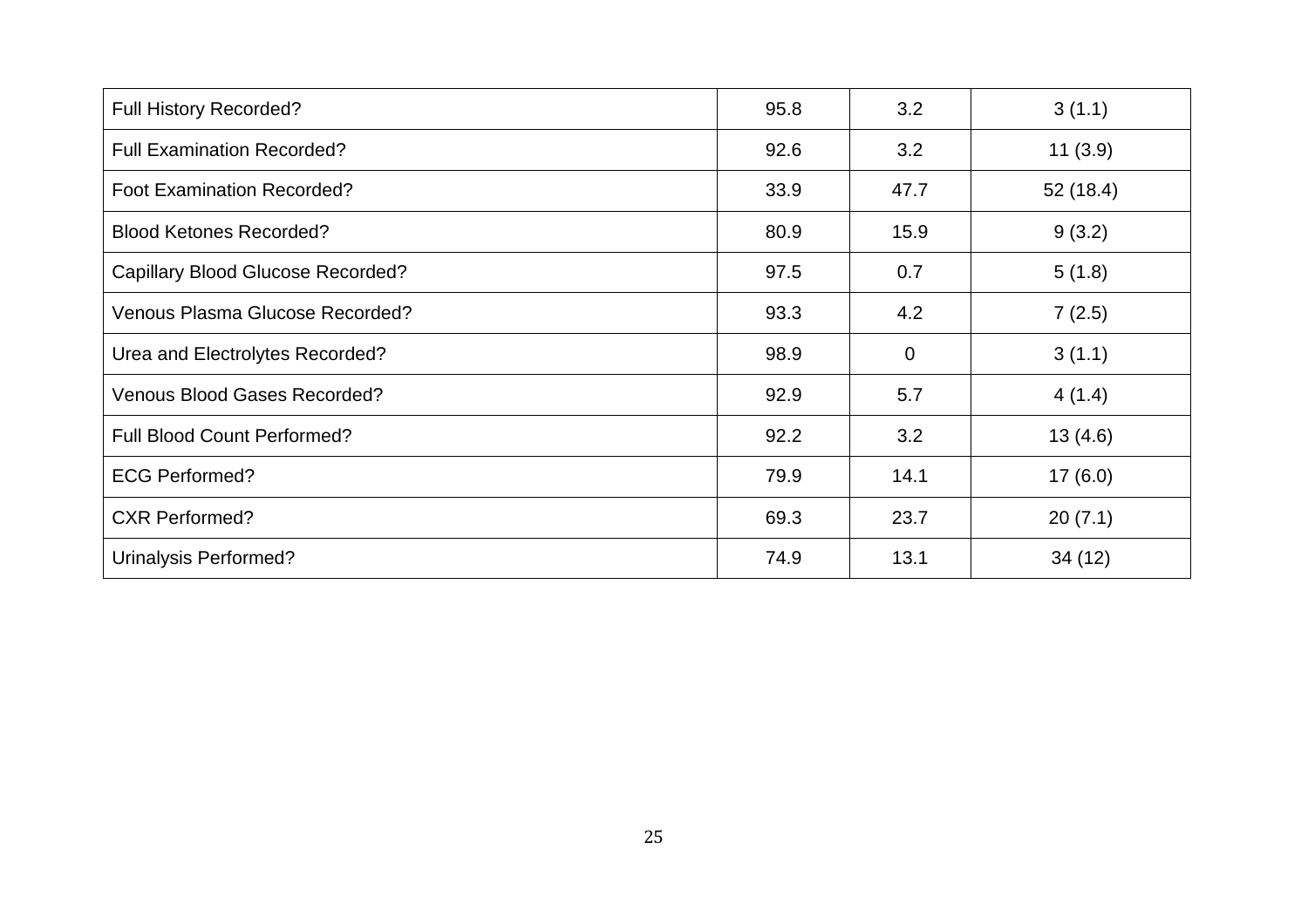| <b>Variable</b>                                                                   | Yes $(\%)$ | No (%) | Missing data (n (%)) |
|-----------------------------------------------------------------------------------|------------|--------|----------------------|
| Was IV 0.9% Sodium Chloride Solution Replacement Given as per<br>Local Guidance?  | 89.4       | 9.9    | 2(0.7)               |
| Was Potassium Replaced as per Local Guidance?                                     | 77.4       | 20.1   | 7(2.5)               |
| Did Potassium Levels Remain between 4.0 - 5.5 mmol/L?                             | 43.1       | 55.1   | 5(1.8)               |
| Was a FRIII used as per Local Guidance                                            | 90.5       | 7.8    | 5(1.8)               |
| Was an Appropriate Monitoring Regimen Established?                                | 70.3       | 25.1   | 13(4.6)              |
| Capillary Glucose Levels Measured Hourly?                                         | 81.6       | 13.1   | 15(5.3)              |
| Ketone Levels Measured Hourly?                                                    | 57.6       | 37.1   | 15(5.3)              |
| Observations of Vital Signs taken Hourly?                                         | 67.8       | 26.9   | 15(5.3)              |
| <b>EWS measured Hourly?</b>                                                       | 67.1       | 32.5   | 21(7.4)              |
| Urine Output Documented?                                                          | 74.2       | 22.6   | 9(3.2)               |
| Was 10% Glucose started when the Glucose Dropped to <14mmol/l?                    | 82.7       | 15.2   | 6(2.1)               |
| Review of Fluid Balance with the Rate of Normal Saline Amended if<br>Appropriate? | 68.9       | 20.8   | 29(10.2)             |
| Was a Long Acting Insulin Continued?                                              | 58.3       | 38.5   | 8(2.8)               |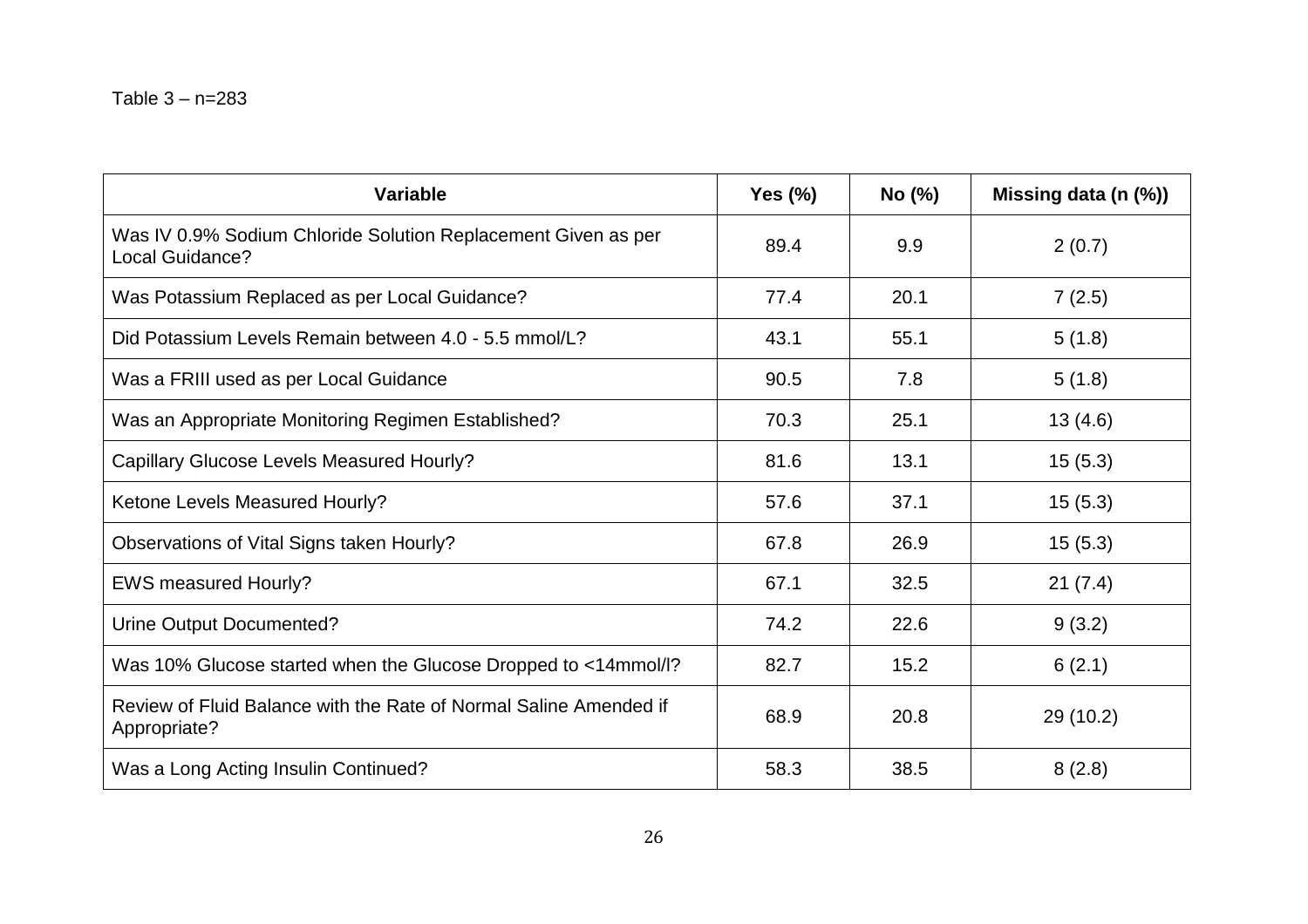| Was there a Review of Metabolic Response to Treatment?       | 85.9 | 5.7  | 22(7.8)   |
|--------------------------------------------------------------|------|------|-----------|
| If Yes, Were Appropriate Changes in Treatment Made?          | 58.7 | 10.2 | 86 (30.4) |
| Did The Patient Ever Develop Hypoglycaemia?                  | 27.6 | 67.5 | 14(4.9)   |
| If Progress was not Satisfactory, Did a Senior Review Occur? | 33.2 | 52.3 | 41 (14.5) |
| Was a Precipitating Cause Found?                             | 77.0 | 13.8 | 25(8.8)   |
| Was a Referral to Diabetes Team Made?                        | 92.6 | 4.2  | 9(3.2)    |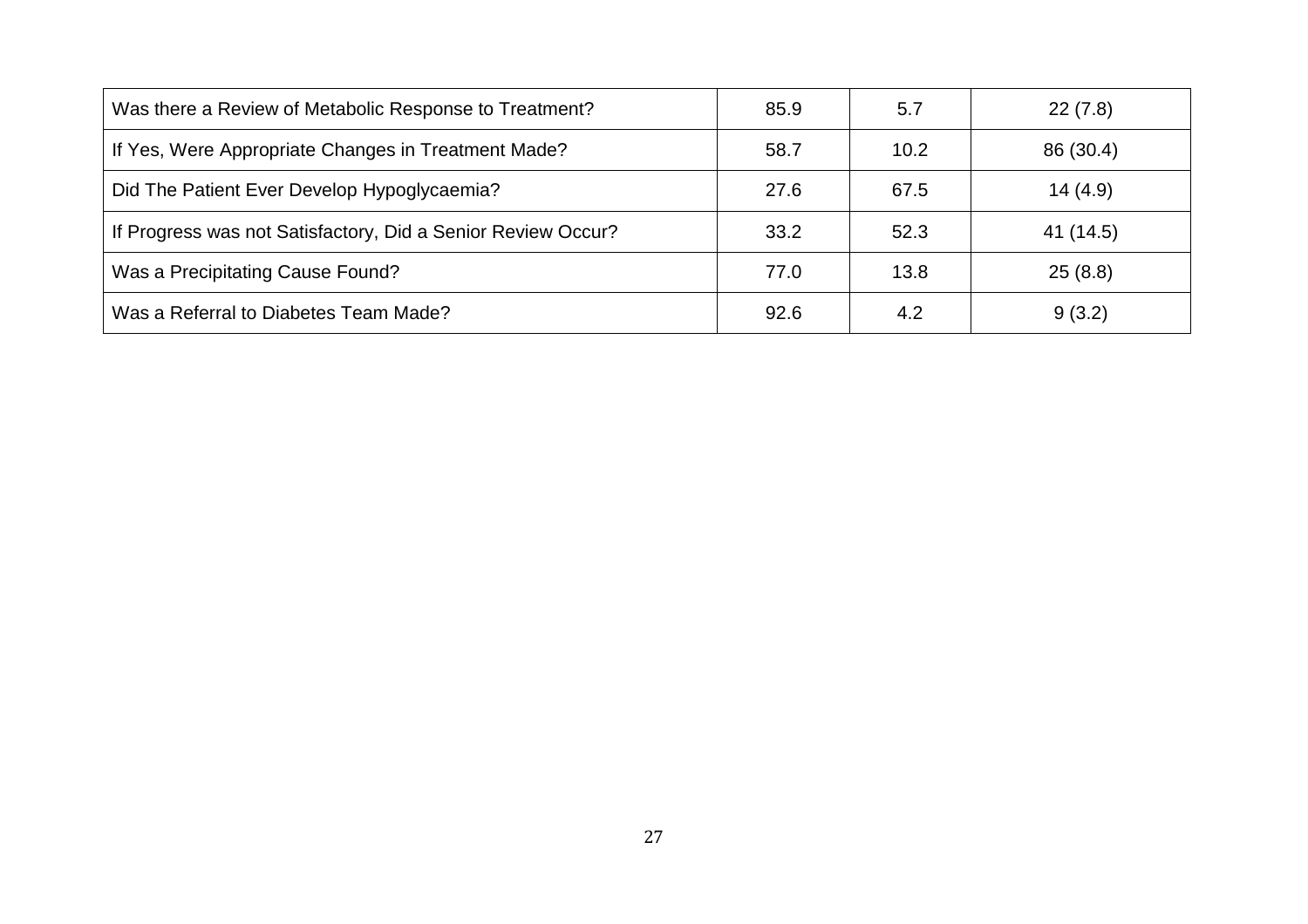| <b>Variable</b>                                                                          | Yes $(\%)$ | No (%) | Missing data (n (%)) |
|------------------------------------------------------------------------------------------|------------|--------|----------------------|
| Was Resolution of DKA Confirmed?                                                         | 83.1       | 9.2    | 22(7.8)              |
| Treatment and Monitoring Reviewed by SpR/Consultant on-call?                             | 11.0       | 67.5   | 61(21.6)             |
| Was the Specialist Diabetes Team Involved During the Acute Phase?                        | 13.4       | 53.0   | 95(33.6)             |
| Where Necessary, was a VRIII Used According to Local Policy?                             | 50.9       | 43     | 17(6.1)              |
| When Eating & Drinking and no Ketones, Were They Transferred to<br>Subcutaneous Insulin? | 87.6       | 7.1    | 16(5.7)              |
| Was This Transition to Subcutaneous Insulin Managed Appropriately?                       | 83.4       | 12.4   | 12(4.2)              |
| After DKA Resolution, Were They Reviewed by the DIST?                                    | 95.1       | 3.9    | 3(1.1)               |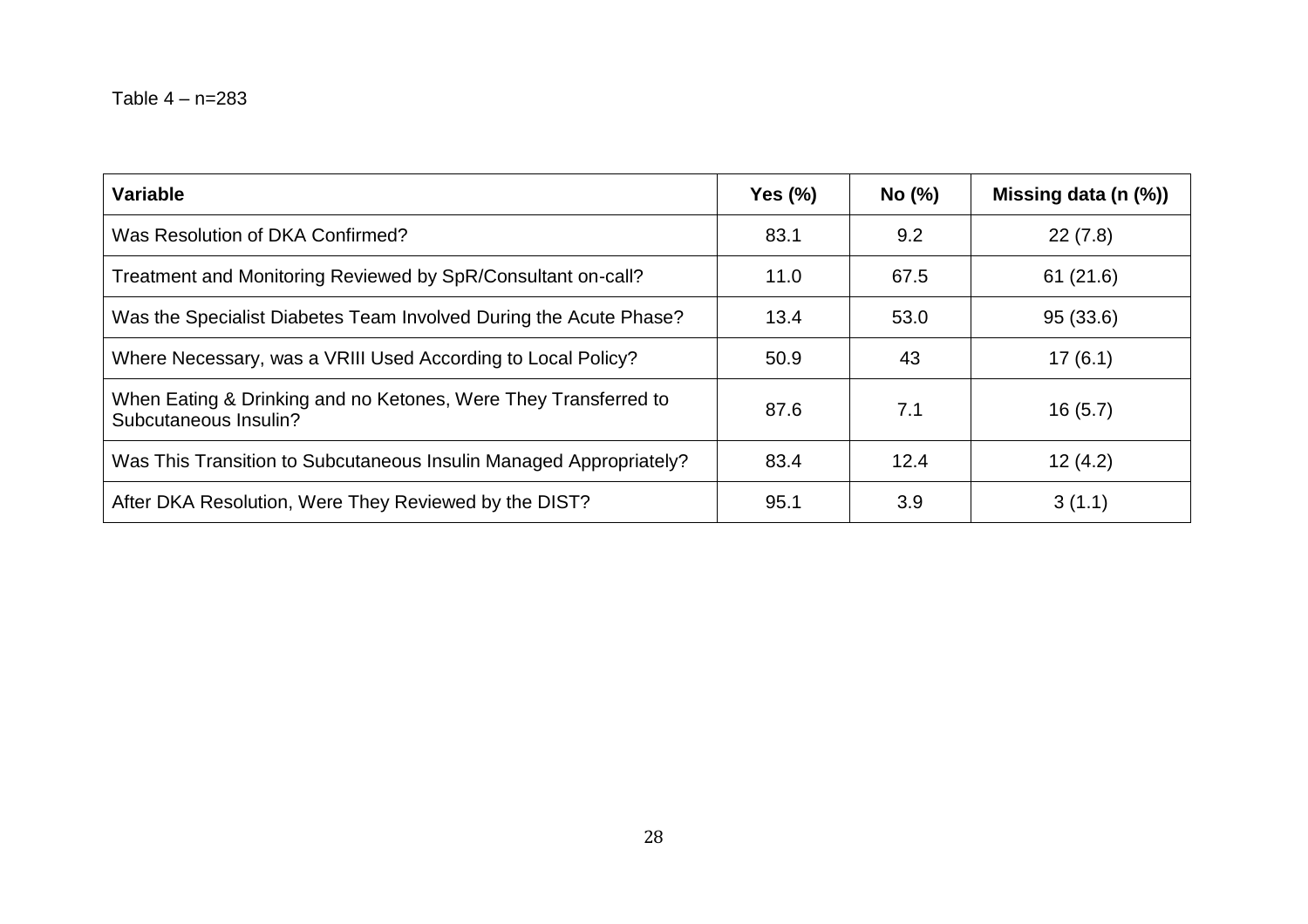| Did the Patient Receive Education Support Before Discharge?            | 86.8 | 8.8  | 13(4.6)   |
|------------------------------------------------------------------------|------|------|-----------|
| Did the Patient Receive Psychological Support Before Discharge?        | 8.1  | 82.7 | 26(9.2)   |
| Did the Discharge Letter Contain all the Correct Clinical Information? | 91.2 | 2.5  | 17(6.0)   |
| Did the Discharge Letter Contain the Correct Insulin Dose?             | 76.3 | 15.5 | 23(8.1)   |
| Did the Discharge Letter Contain the Correct Delivery Device?          | 56.9 | 32.5 | 30(10.6)  |
| Did the Discharge Letter Contain the Correct Insulin Name?             | 83.7 | 8.8  | 20(7.1)   |
| Did Follow up by DIST Take Place Within 30 Days?                       | 54.1 | 31.1 | 41 (14.5) |
| Were there Any Post-Discharge Complications?                           | 9.2  | 83.0 | 22(7.8)   |
| Was There a Written Care Plan Between Patient and DIST?                | 46.6 | 41.3 | 34(12.0)  |
| Was a Copy of the Care Plan sent to GP?                                | 53.4 | 38.2 | 24(8.5)   |
| Did the Patient have Access to Ketone Testing on Discharge?            | 55.5 | 26.1 | 52(18.4)  |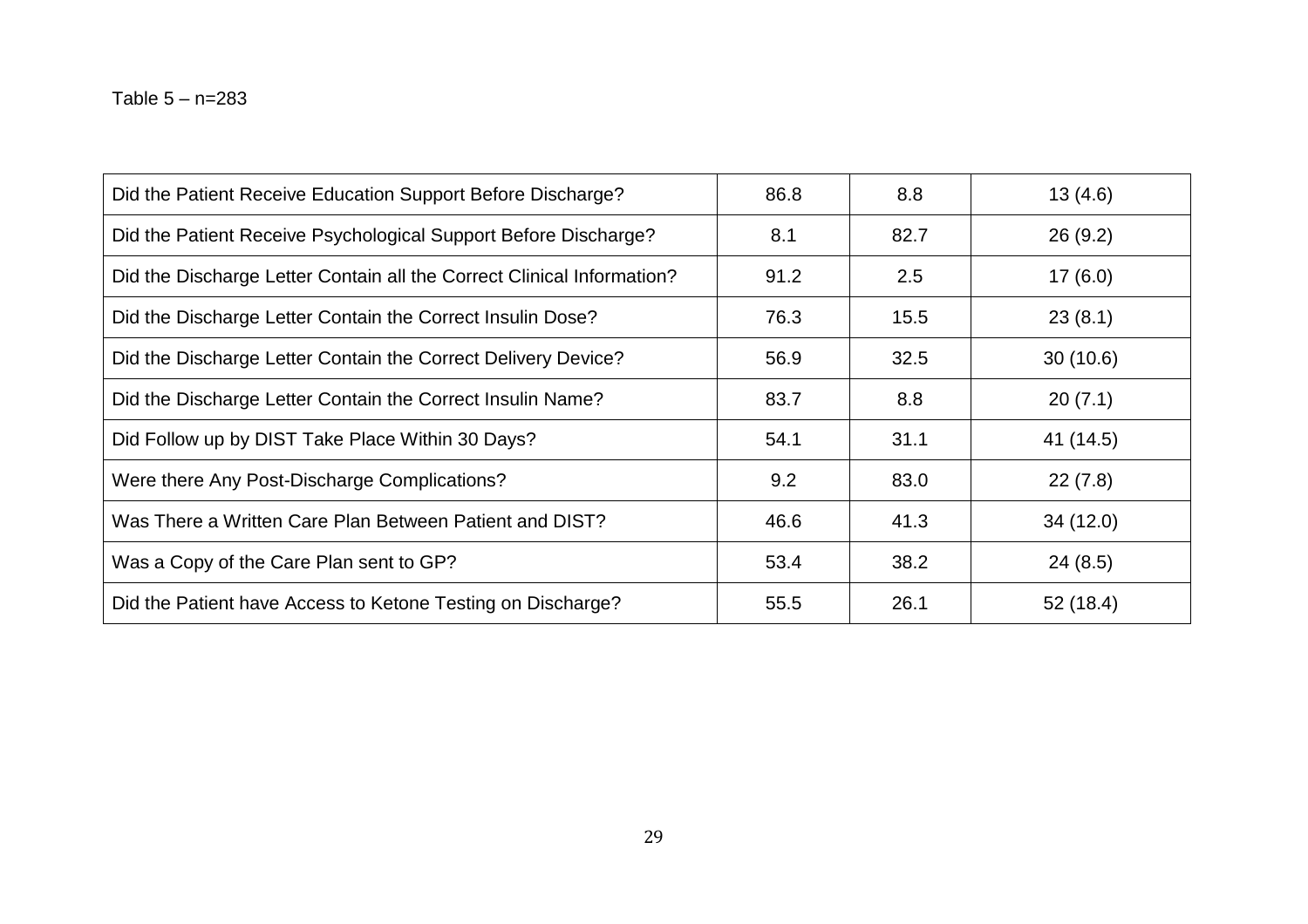# **Legends**

# **Table 1**

Baseline demographics of patients.

# **Table 2**

Management of the patient in the first hour after diagnosis of DKA was made. The number and percentage of missing data for each variable is shown.

JBDS – Joint British Diabetes Societies for Inpatient Care Group

ICU – Intensive Care Unit

FRIII – Fixed Rate Intravenous Insulin Infusion

ECG – Electrocardiogram

CXR – Chest X-Ray

EWS – Early Warning Score

# **Table 3**

Ongoing management between 1 and 24 hours after the diagnosis of DKA was made.

VRIII – Variable Rate Intravenous Insulin Infusion

# **Table 4**

Data showing the management of DKA beyond 24 hours, once the resolution of DKA had been confirmed.

SpR – Specialist Registrar

DIST – Diabetes Inpatient Specialist Team

# **Table 5**

Data showing the management of DKA once resolution had been confirmed.

DIST – Diabetes Inpatient Specialist Team

GP – General Practitioner

# **Figure 1a**

Changes in pH over time

# **Figure 1b**

Changes in bicarbonate over time (mmol/l). The error bars are ±1SD

## **Figure 1c**

Changes in potassium over time (mmol/l). The error bars are ±1SD

# **Online Appendix 1**

Questionnaire sent to adult diabetes teams in all UK hospitals

# **Online Appendix 2**

List of all contributing hospitals, contributors, and the numbers of forms they submitted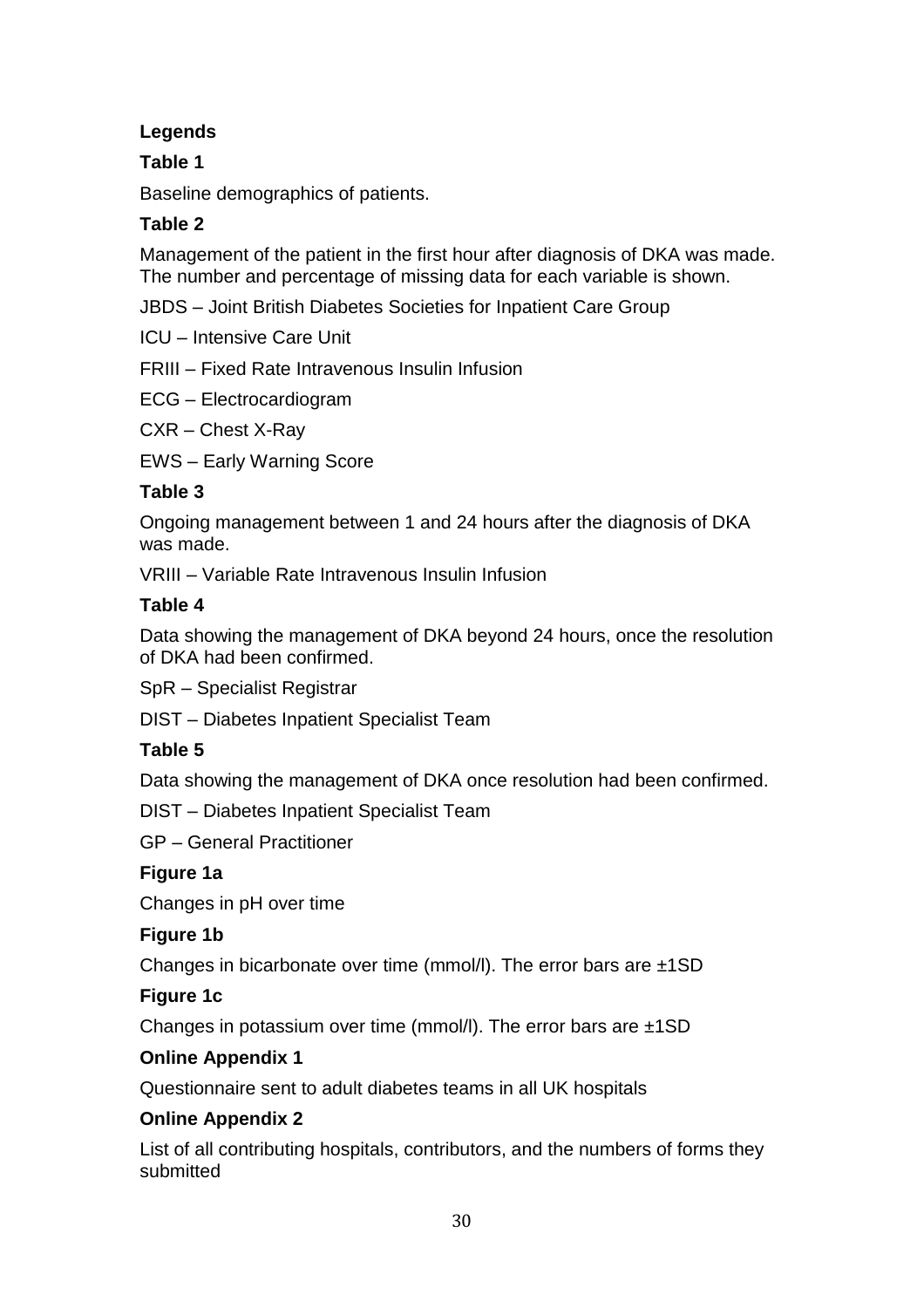#### References

- [1] Health and Social Care Information Centre. National Diabetes Inpatient Audit (NaDIA), Open data - 2013. http://www.hscic.gov.uk/catalogue/PUB14358. 2014. [Last accessed 4th June 2015]
- [2] Crasto W, Htike ZZ, Turner L, Higgins K. Management of DKA following implementation of the JBDS DKA guidelines: Where we are and where should we go? *Br J Diabetes Vasc Dis* 2015; **15**(1)**:**11-16.
- [3] Savage MW, Dhatariya KK, Kilvert A *et al.* Joint British Diabetes Societies guideline for the management of diabetic ketoacidosis. *Diabetic Med* 2011; **28**(5)**:**508-515.
- [4] Joint British Diabetes Societies Inpatient Care Group. Guidelines for the management of inpatient diabetes. http://www.diabetologistsabcd.org.uk/JBDS/JBDS.htm. 2014. [Last accessed 4th June 2015]
- [5] Thuzar M, Malabu UH, Tisdell B, Sangla KS. Use of a standardised diabetic ketoacidosis management protocol improved clinical outcomes. *Diabetes Res Clin Pract* 2014; **104**(1)**:**e8-e11.
- [6] Bull SV, Douglas IS, Foster M, Albert RK. Mandatory protocol for treating adult patients with diabetic ketoacidosis decreases intensive care unit and hospital lengths of stay: Results of a nonrandomized trial. *Crit Care Med* 2007; **35**(1) **:**41-46.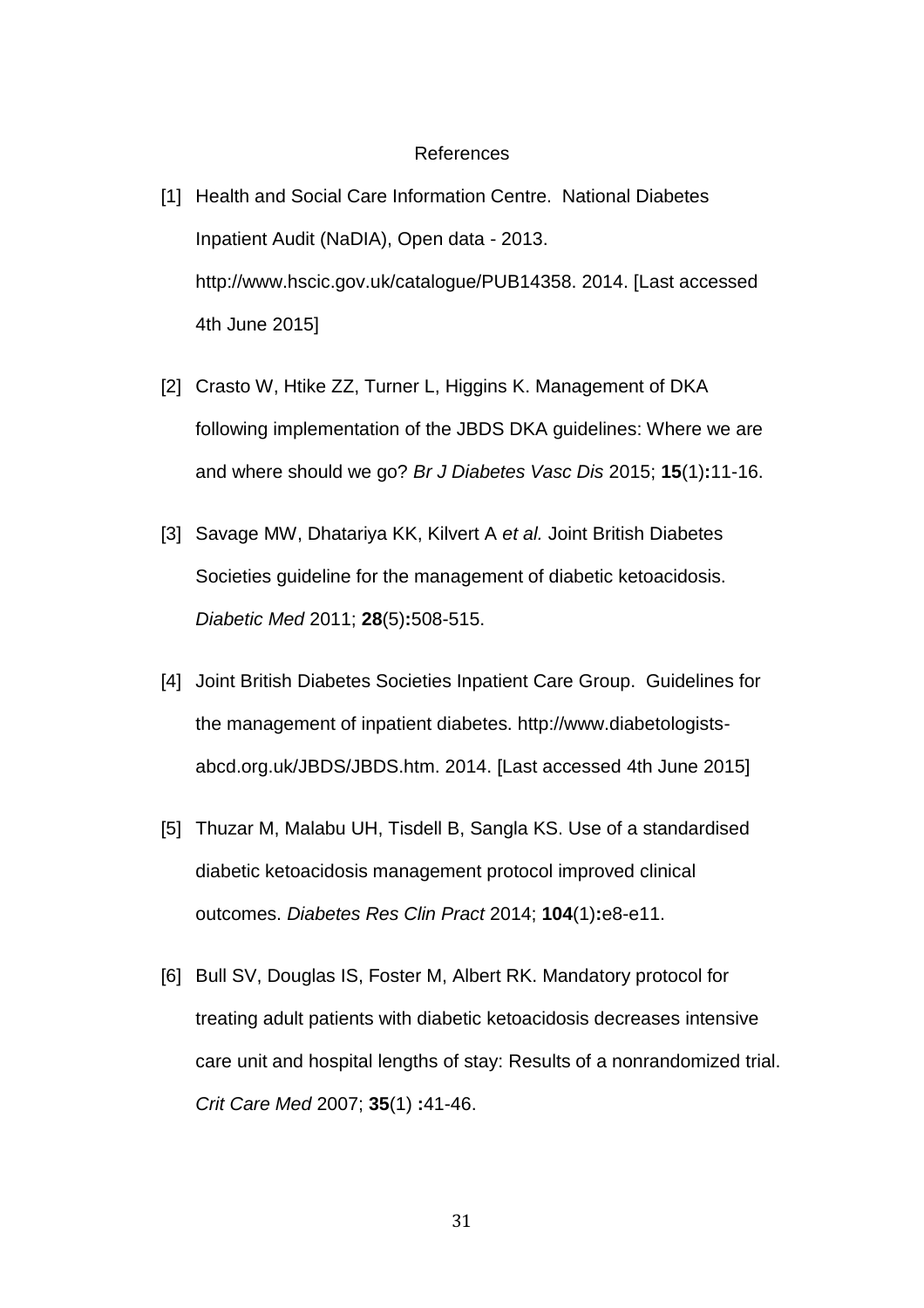- [7] Llag LL, Kronick S, Ernst RD *et al.* Impact of a critical pathway on inpatient management of diabetic ketoacidosis. *Diabetes Res Clin Pract* 2003; **62**(1)**:**23-32.
- [8] Hara JS, Rahbar AJ, Jeffres MN, Izuora KE. Impact of a hyperglycemic crises protocol. *Endocr Pract* 2013; **19**(6)**:**953-962.
- [9] Centers for Disease Control and Prevention. Age-adjusted hospital discharge rates for diabetic ketoacidosis as first-listed diagnosis per 10,000 population, United States, 1988-2009. http://www.cdc.gov/diabetes/statistics/dkafirst/fig7.htm. 2013. [Last accessed 4th June 2015]
- [10] Health and Social Care Information Centre. National Diabetes Audit 2012–2013. Report 2: Complications and Mortality. http://www.hscic.gov.uk/catalogue/PUB16496/nati-diab-audi-12-13 rep2.pdf. 2015. [Last accessed 4th June 2015]
- [11] Basu A, Close CF, Jenkins D *et al.* Persisting mortality in diabetic ketoacidosis. *Diabetic Med* 1993; **10**(3)**:**282-284.
- [12] Wright J, Ruck K, Rabbitts R *et al.* Diabetic ketoacidosis (DKA) in Birmingham, UK, 2000 – 2009: an evaluation of risk factors for recurrence and mortality. *Br J Diabetes Vasc Dis* 2009; **9**(6)**:**278-282.
- [13] Gregg EW, Li Y, Wang J *et al.* Changes in diabetes-related complications in the United States, 1990–2010. *N Eng J Med* 2014; **370**(16)**:**1514-1523.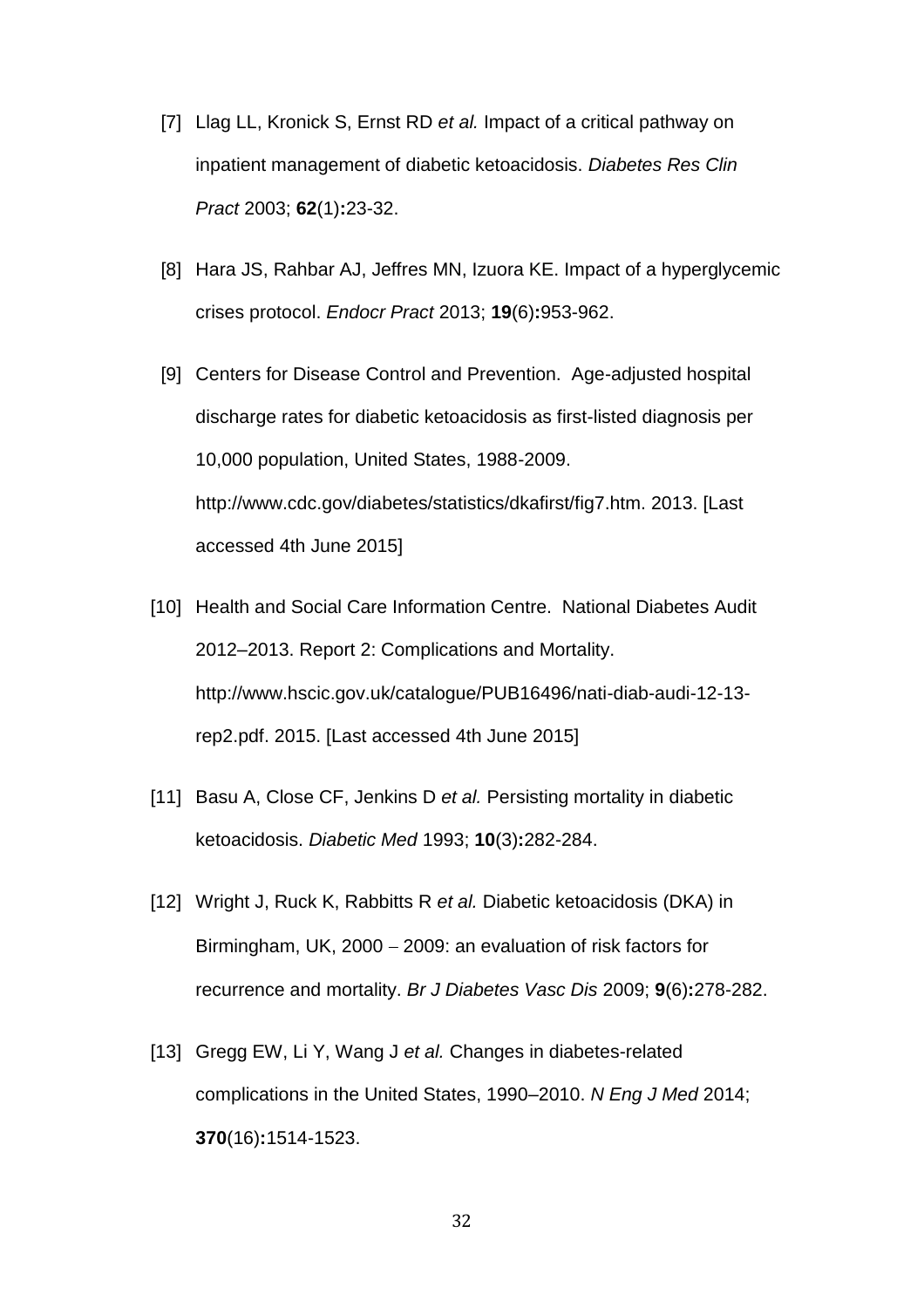- [14] Lin SF, Lin JD, Huang YY. Diabetic ketoacidosis: comparisons of patient characteristics, clinical presentations and outcomes today and 20 years ago. *Chang Gung Med J* 2005; **28**(1)**:**24-30.
- [15] Macisaac RJ, Lee LY, McNeil KJ, Tsalamandris C, Jerums G. Influence of age on the presentation and outcome of acidotic and hyperosmolar diabetic emergencies. *Intern Med Jl* 2002; **32**(8)**:**379-385.
- [16] NHS England. The never events list; 2013/14 update. http://www.england.nhs.uk/wp-content/uploads/2013/12/nev-ev-list-1314-clar.pdf. 2014. [Last accessed 4th June 2015]
- [17] Dhatariya KK. Diabetic ketoacidosis. *Br Med J* 2007; **334**(7607)**:**1284- 1285.
- [18] Van Zyl DG, Rheeder P, Delport E. Fluid management in diabeticacidosis - Ringer's lactate versus normal saline: a randomized controlled trial. *QJM* 2012; **105**(4)**:**337-343.
- [19] Herrington WG, Nye HJ, Hammersley MS, Watkinson PJ. Are arterial and venous samples clinically equivalent for the estimation of pH, serum bicarbonate and potassium concentration in critically ill patients? *Diabetic Med* 2012; **29**(1)**:**32-35.
- [20] National Institute for Clinical and Healthcare Excellence. Diabetes in adults quality standard. Quality statement 12: Inpatient care. http://www.nice.org.uk/guidance/qs6/chapter/quality-statement-12 inpatient-care. 2011. [Last accessed 4th June 2015]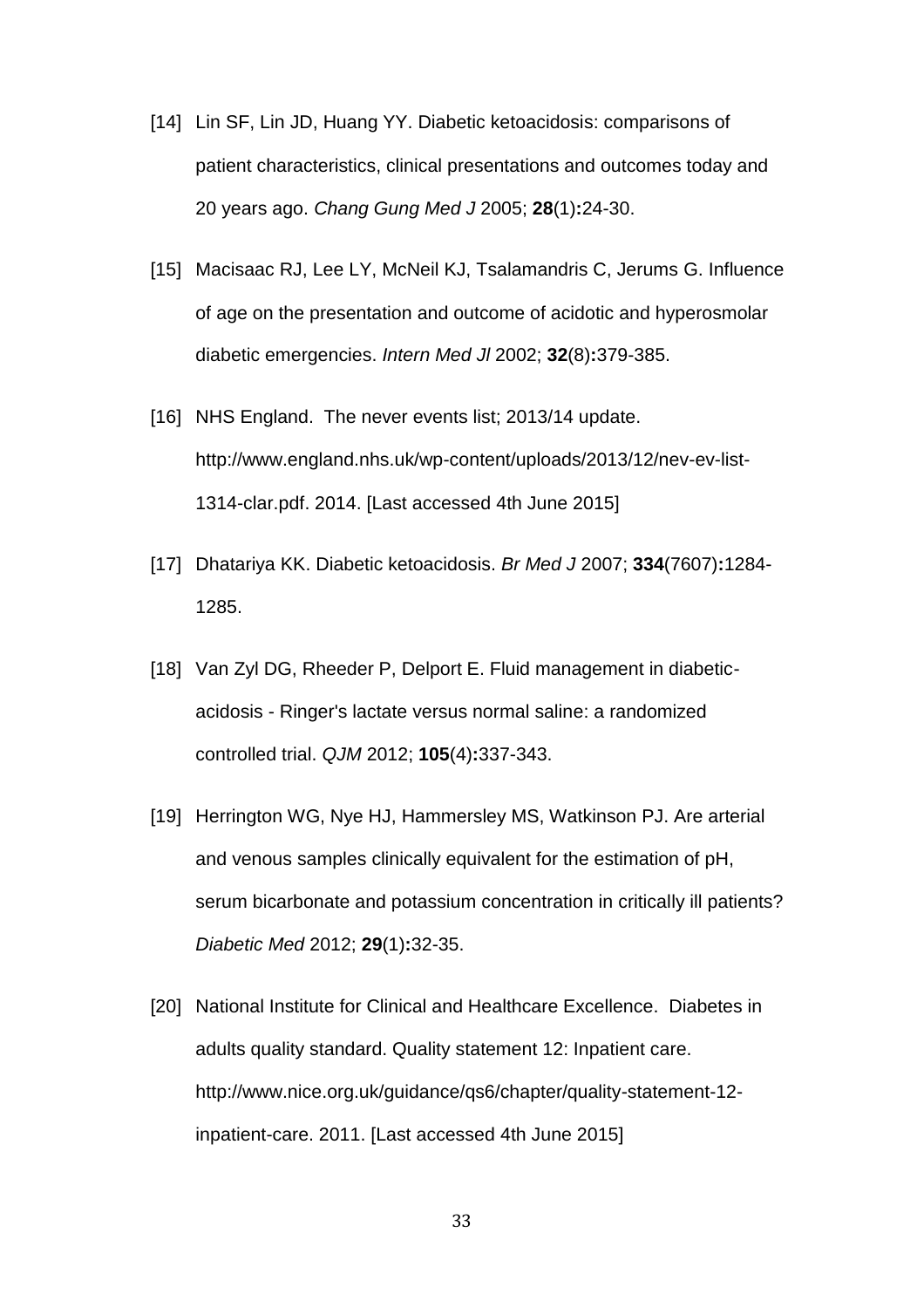- [21] Misra S, Oliver NS. Utility of ketone measurement in the prevention, diagnosis and management of diabetic ketoacidosis. *Diabetic Med* 2015; **32**(1)**:**14-23.
- [22] Dhatariya K. The use of point-of-care blood ketone monitors in the management of diabetic ketoacidosis in adults. *Ann Clin Biochem* 2014; **51**(5)**:**525-527.
- [23] Kitabchi AE, Umpierrez GE, Miles JM, Fisher JN. Hyperglycemic crises in adult patients with diabetes. *Diabetes Care* 2009; **32**(7)**:**1335-1343.
- [24] Rudd B, Patel K, Levy N, Dhatariya K. A survey of the implementation of the NHS diabetes guidelines for management of diabetic ketoacidosis in the intensive care units of the East of England. *JICS* 2013; **14**(1)**:**60-64.
- [25] Lokulo-Sodipe K, Moon RJ, Edge JA, Davies JH. Identifying targets to reduce the incidence of diabetic ketoacidosis at diagnosis of type 1 diabetes in the UK. *Arch Dis Child* 2014; **99**(5)**:**438-442.
- [26] Hsia E, Seggelke S, Gibbs J *et al.* Subcutaneous administration of glargine to diabetic patients receiving insulin infusion prevents rebound hyperglycemia. *J Clin Endocrinol Metab* 2012; **97**(9)**:**3132-3137.
- [27] Nirantharakumar K, Marshall T, Kennedy A, Hemming K, Coleman JJ. Hypoglycaemia is associated with increased length of stay and mortality in people with diabetes who are hospitalized. *Diabetic Med* 2012; **29**(12)**:**e445-e448.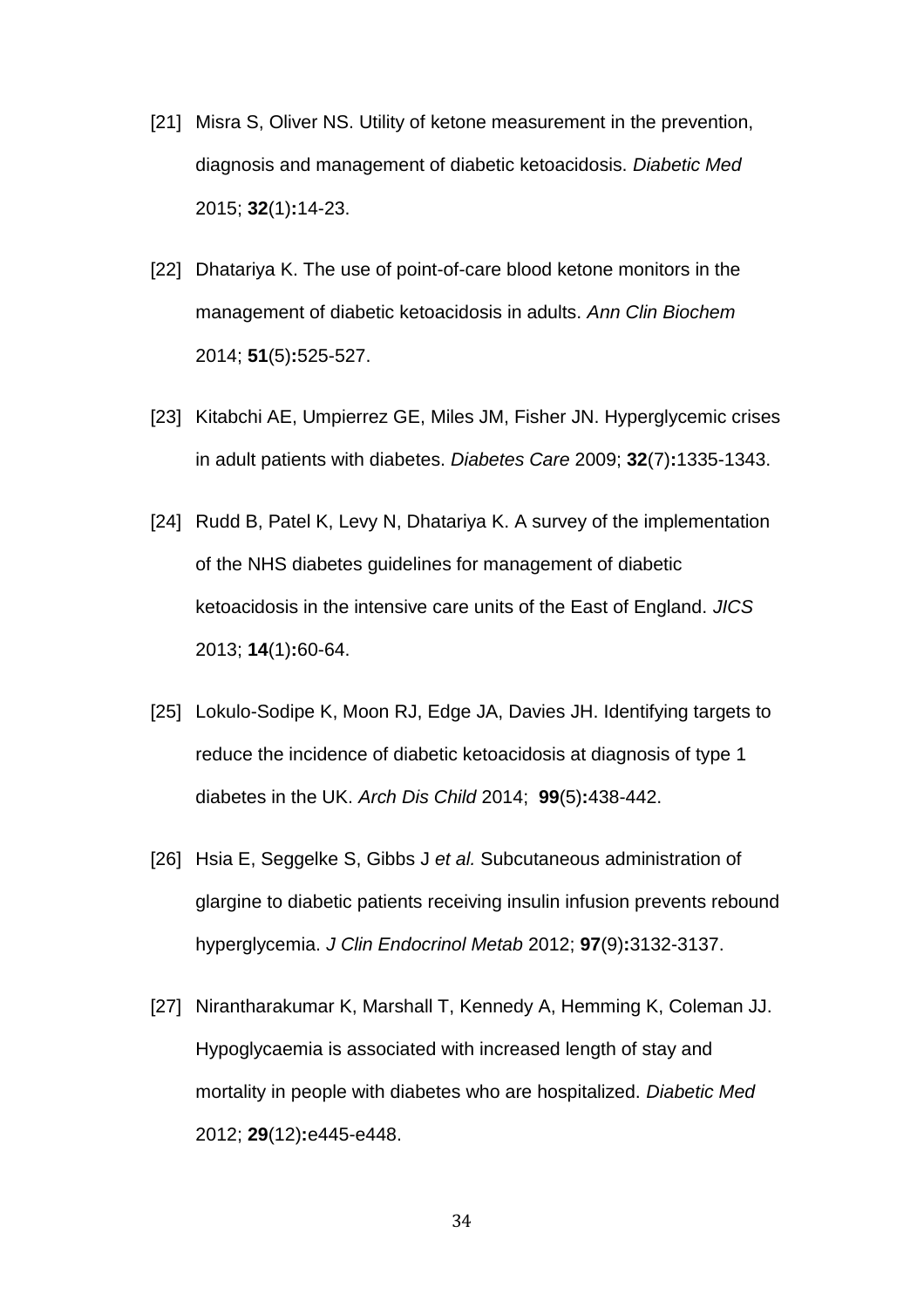- [28] Garg R, Hurwitz S, Turchin A, Trivedi A. Hypoglycemia, with or without insulin therapy, is associated with increased mortality among hospitalized patients. *Diabetes Care* 2013; **36**(5)**:**1107-1110.
- [29] George JT, Warriner D, mcGrane DJ *et al.* Lack of confidence among trainee doctors in the management of diabetes: the Trainees Own Perception of Delivery of Care (TOPDOC) Diabetes Study. *QJM* 2011; **104**(9)**:**761-766.
- [30] Flanagan D, Moore E, Baker S, Wright D, Lynch P. Diabetes care in hospital - the impact of a dedicated inpatient care team. *Diabetic Med* 2008; **25**(2)**:**147-151.
- [31] Jones A, Vallis M, Pouwer F. If it does not significantly change HbA<sub>1c</sub> levels why should we waste time on it? A plea for the prioritization of psychological well-being in people with diabetes. *Diabetic Med* 2015; **32**(2)**:**155-163.
- [32] National Institute for Clinical and Healthcare Excellence. Type 1 diabetes: Diagnosis and management of type 1 diabetes in children, young people and adults (CG15). http://www.nice.org.uk/guidance/cg15/resources/guidance-type-1 diabetes-pdf. 2004. [Last accessed 4th June 2015]
- [33] Klocker AA, Phelan H, Twigg SM, Craig ME. Blood ß-hydroxybutyrate vs. urine acetoacetate testing for the prevention and management of ketoacidosis in Type 1 diabetes: a systematic review. *Diabetic Med* 2013; **30**(7)**:**818-824.